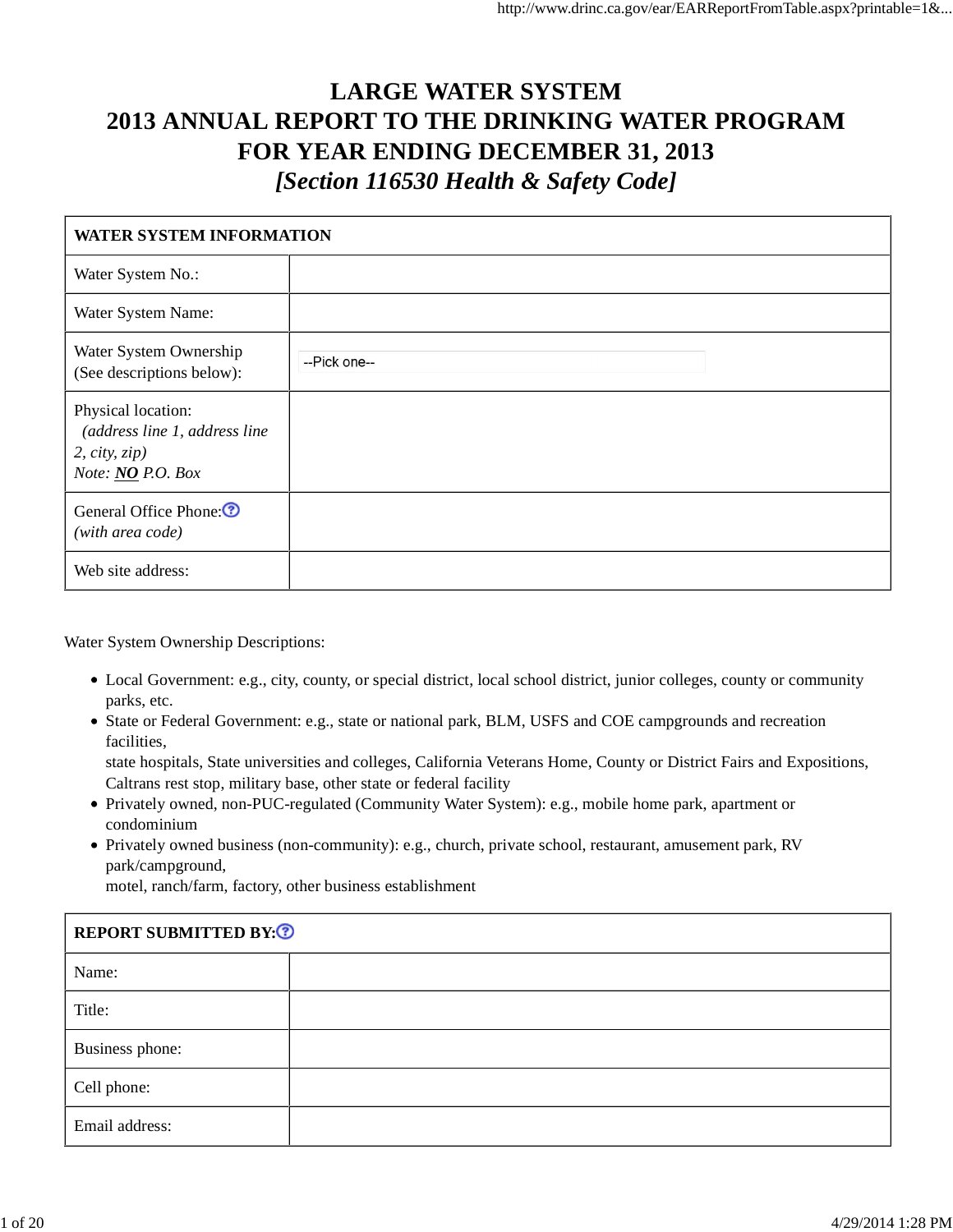COMMENTS:<sup>3</sup>

## **1. Public Water System Contacts**

Click here to learn how to Modify, Add and Delete Contacts in the table below.

| <b>NAME, TITLE &amp; ADDRESS</b> | <b>PHONE TYPE</b> | PHONE NO. | <b>EMAIL</b> | <b>CONTA</b><br>(pick all tl                    |
|----------------------------------|-------------------|-----------|--------------|-------------------------------------------------|
|                                  | <b>Business</b>   |           |              | <b>E</b> ** Delete Contact **<br>Administrative |
|                                  | Facsimile         |           |              | Financial                                       |
|                                  | Mobile            |           |              | Designated<br>Operator In Charge                |
|                                  | Emergency         |           |              | Owner                                           |
|                                  |                   |           |              |                                                 |
|                                  | <b>Business</b>   |           |              | <b>E</b> ** Delete Contact **<br>Administrative |
|                                  | Facsimile         |           |              | Financial                                       |
|                                  | Mobile            |           |              | Designated<br>Operator In Charge                |
|                                  | Emergency         |           |              | Owner                                           |
|                                  |                   |           |              |                                                 |
|                                  | <b>Business</b>   |           |              | <b>E</b> ** Delete Contact **<br>Administrative |
|                                  | Facsimile         |           |              | Financial                                       |
|                                  | Mobile            |           |              | Designated<br>Operator In Charge                |
|                                  | Emergency         |           |              | Owner                                           |
|                                  |                   |           |              |                                                 |
|                                  | <b>Business</b>   |           |              | <b>E</b> ** Delete Contact **<br>Administrative |
|                                  | Facsimile         |           |              | $\blacksquare$ Financial                        |
|                                  | Mobile            |           |              | Designated<br>Operator In Charge                |
|                                  | Emergency         |           |              | Owner                                           |
|                                  |                   |           |              |                                                 |
|                                  | <b>Business</b>   |           |              | <b>E</b> ** Delete Contact **<br>Administrative |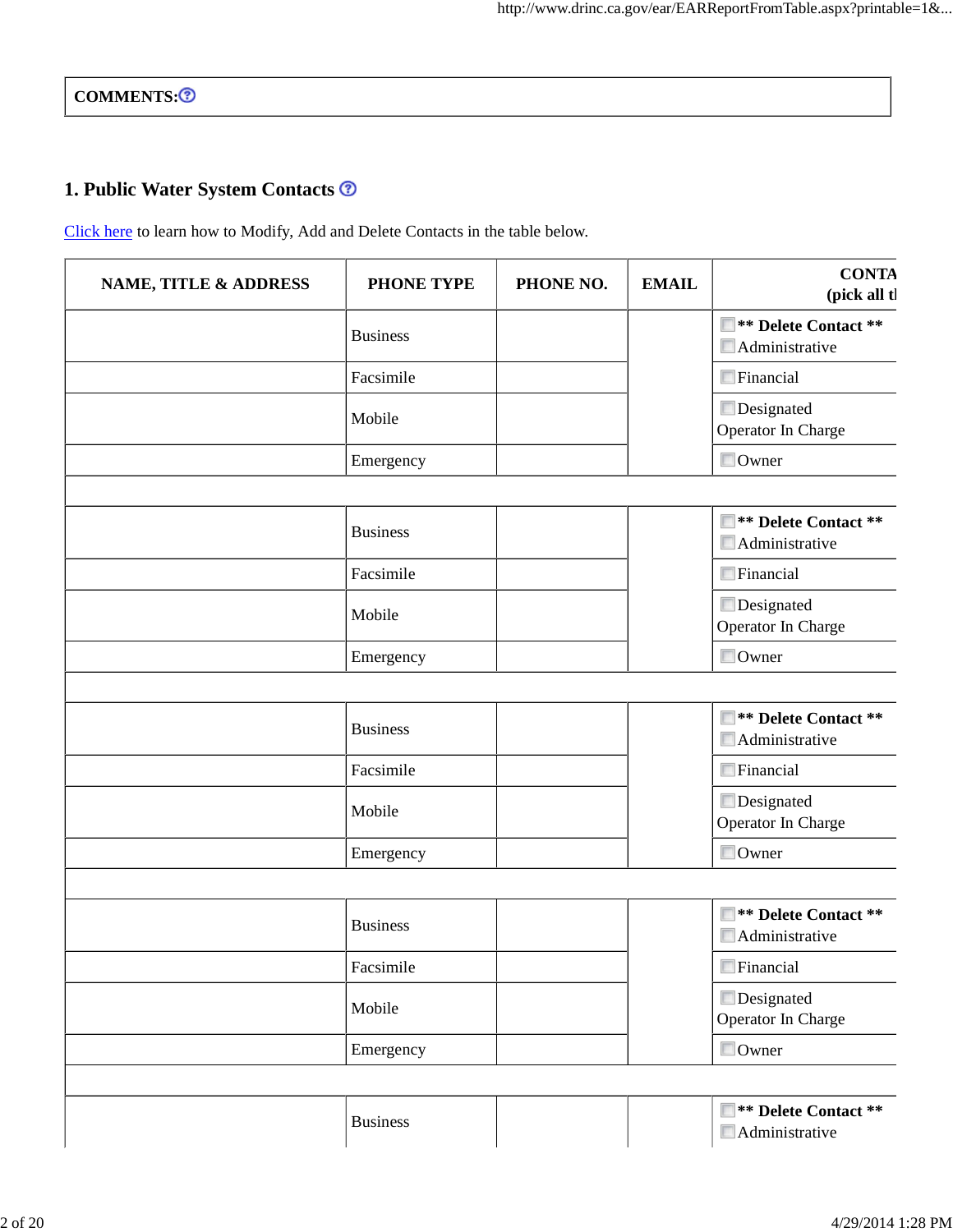| COMMENTS: <sup>7</sup>                    |                     |                                                         |
|-------------------------------------------|---------------------|---------------------------------------------------------|
|                                           | Emergency           | Owner                                                   |
|                                           | Mobile              | Designated<br>Operator In Charge                        |
|                                           | Facsimile           | $\blacksquare$ Financial                                |
|                                           | <b>Business</b>     | $\blacksquare$ Administrative                           |
| <b>Add Additional Contact<sup>7</sup></b> |                     | (pick all                                               |
|                                           | Emergency           | Owner                                                   |
|                                           | Mobile              | Designated<br>Operator In Charge                        |
|                                           | Facsimile           | $\blacksquare$ Financial                                |
|                                           | <b>Business</b>     | $\blacksquare$ Administrative                           |
| <b>Add Additional Contact<sup>®</sup></b> |                     | (pick all                                               |
|                                           | Emergency           | Owner                                                   |
|                                           | Mobile              | Designated<br>Operator In Charge                        |
|                                           | Facsimile           | $\blacksquare$ Financial                                |
|                                           | <b>Business</b>     | <b>E</b> ** Delete Contact **<br>Administrative         |
|                                           |                     |                                                         |
|                                           | Emergency           | Operator In Charge<br>Owner                             |
|                                           | Mobile              | Designated                                              |
|                                           | Facsimile           | $\blacksquare$ Financial                                |
|                                           | <b>Business</b>     | ■ ** Delete Contact **<br>$\blacksquare$ Administrative |
|                                           |                     |                                                         |
|                                           | Mobile<br>Emergency | Operator In Charge<br>Owner                             |
|                                           | Facsimile           | Financial<br>Designated                                 |
|                                           |                     | $\blacksquare$ Administrative                           |
|                                           | <b>Business</b>     | <b>E</b> ** Delete Contact **                           |
|                                           |                     |                                                         |
|                                           | Emergency           | Operator In Charge<br>Owner                             |
|                                           | Mobile              | Designated                                              |
|                                           | Facsimile           | $\Box$ Financial                                        |
|                                           |                     |                                                         |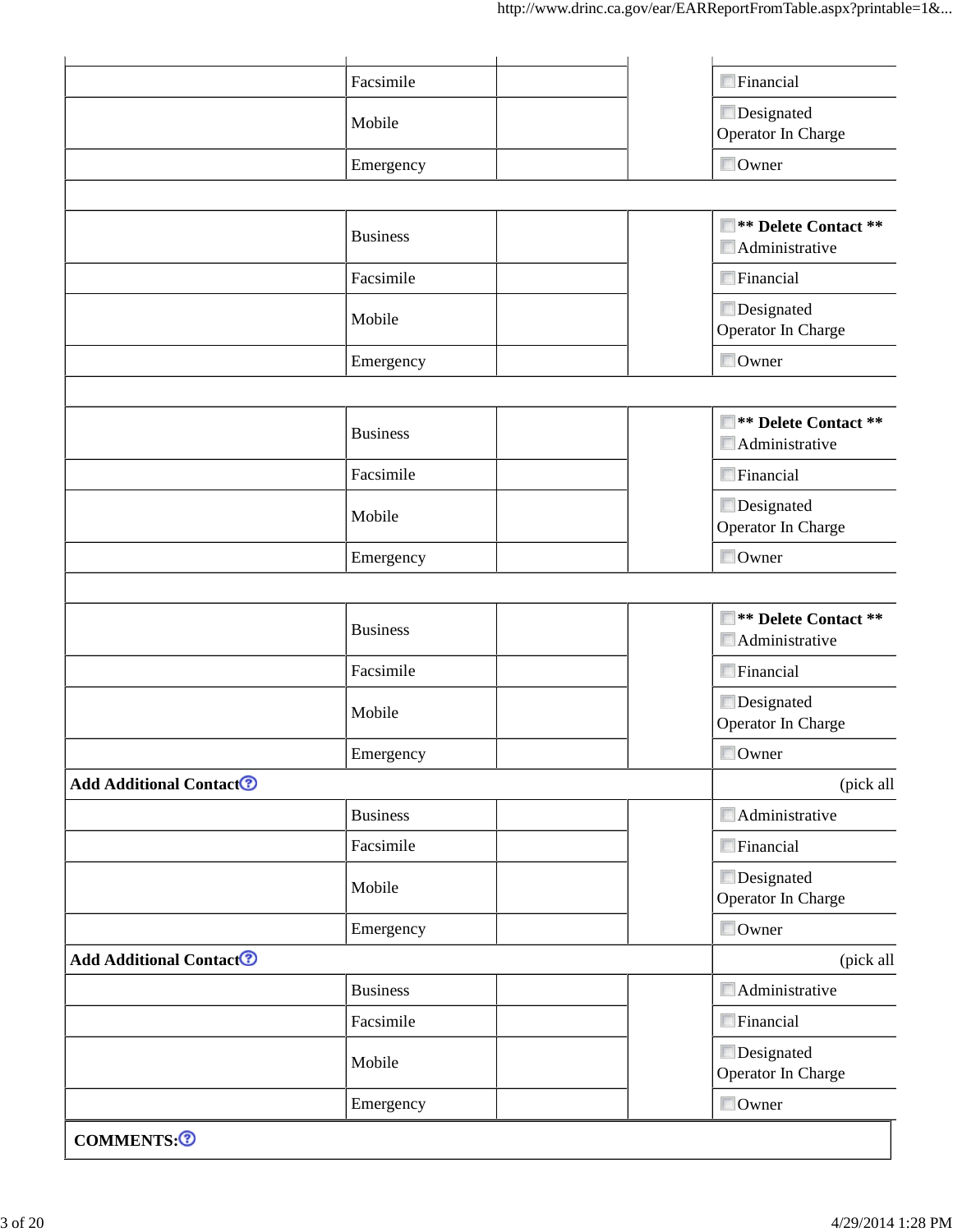## **2. POPULATION SERVED**

| Permanent population (from latest US Census or finance data) or number of long-term |  |
|-------------------------------------------------------------------------------------|--|
| residents <sup>*</sup> :                                                            |  |

\**Long-term resident* means someone who resides within the water system service area for more than half of the year.

| If permanent population is not based on latest US Census or finance data, identify the methods or sources of how it was |
|-------------------------------------------------------------------------------------------------------------------------|
| estimated::                                                                                                             |

Seasonal Maximum Population (If applicable):

Provide season  $\odot$  :

|           | <b>Begin Date</b> |           | <b>End Date</b> |
|-----------|-------------------|-----------|-----------------|
| <b>MM</b> | DD                | <b>MM</b> | DD              |
|           |                   |           |                 |

List the names of communities served by the system identifying both incorporated and unincorporated areas:

#### COMMENTS:<sup>3</sup>

#### **3. NUMBER OF SERVICE CONNECTIONS***(as of December 31, 2013)*

A. Active Service Connections:

Total Active Potable Water Connections currently in CDPH database: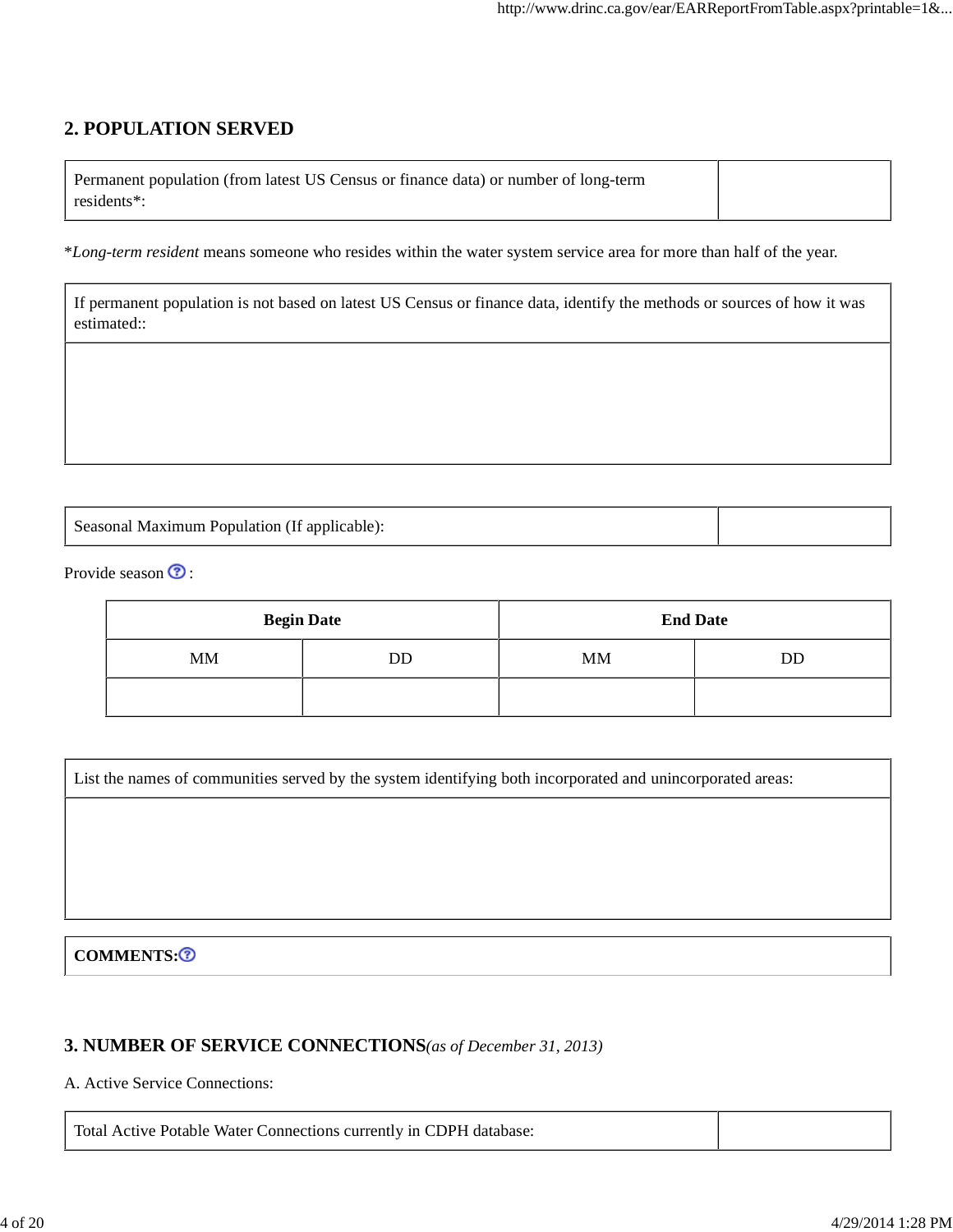**The total number of Service Connections as of December 31, 2013 must be reported as either Unmetered or Metered for each Service Connection Type as appropriate.**

|                                                                                                                                                                                                                                                                                                                                                                                                         | <b>Potable Water</b> |                |        | <b>Recycled Water</b> |                |        |
|---------------------------------------------------------------------------------------------------------------------------------------------------------------------------------------------------------------------------------------------------------------------------------------------------------------------------------------------------------------------------------------------------------|----------------------|----------------|--------|-----------------------|----------------|--------|
| <b>TYPE</b><br>Do NOT report fire sprinkler connections.<br>These connections are not counted toward<br>"service connections" for compliance purposes.                                                                                                                                                                                                                                                  | <b>Unmetered</b>     | <b>Metered</b> | Total* | <b>Unmetered</b>      | <b>Metered</b> | Total* |
| Single-family Residential:<br>single family detached dwellings                                                                                                                                                                                                                                                                                                                                          |                      |                |        |                       |                |        |
| Multi-family Residential:<br>duplexes, town homes, condominiums,<br>apartments, and trailer parks                                                                                                                                                                                                                                                                                                       |                      |                |        |                       |                |        |
| Commercial/Institutional:<br>hotels, schools, prisons, hospitals, nursing homes,<br>dormitories, laundries, retail establishments<br>(malls, shopping centers, retail stores, service<br>shops, restaurants), office buildings, gas stations                                                                                                                                                            |                      |                |        |                       |                |        |
| Industrial:<br>industrial parks, manufacturing, warehouses,<br>utilities, assemblers                                                                                                                                                                                                                                                                                                                    |                      |                |        |                       |                |        |
| Landscape Irrigation:<br>Play fields, golf courses, roadways, median strips,<br>cemeteries, parks and other dedicated landscape<br>connections                                                                                                                                                                                                                                                          |                      |                |        |                       |                |        |
| Agricultural Irrigation:<br>irrigation of commercially-grown crops and other<br>dedicated agricultural connections                                                                                                                                                                                                                                                                                      |                      |                |        |                       |                |        |
| Other (services that do not meet any of the above<br>definitions):<br>This service connection type is intended to be<br>used by noncommunity systems such as churches,<br>businesses, county, state and national parks,<br>schools and other public institutions that operate<br>as an individual public water system and do not<br>specifically have connections for which water<br>rates are charged. |                      |                |        |                       |                |        |
| <b>Total Active Connections*</b>                                                                                                                                                                                                                                                                                                                                                                        |                      |                |        |                       |                |        |

\*Calculated field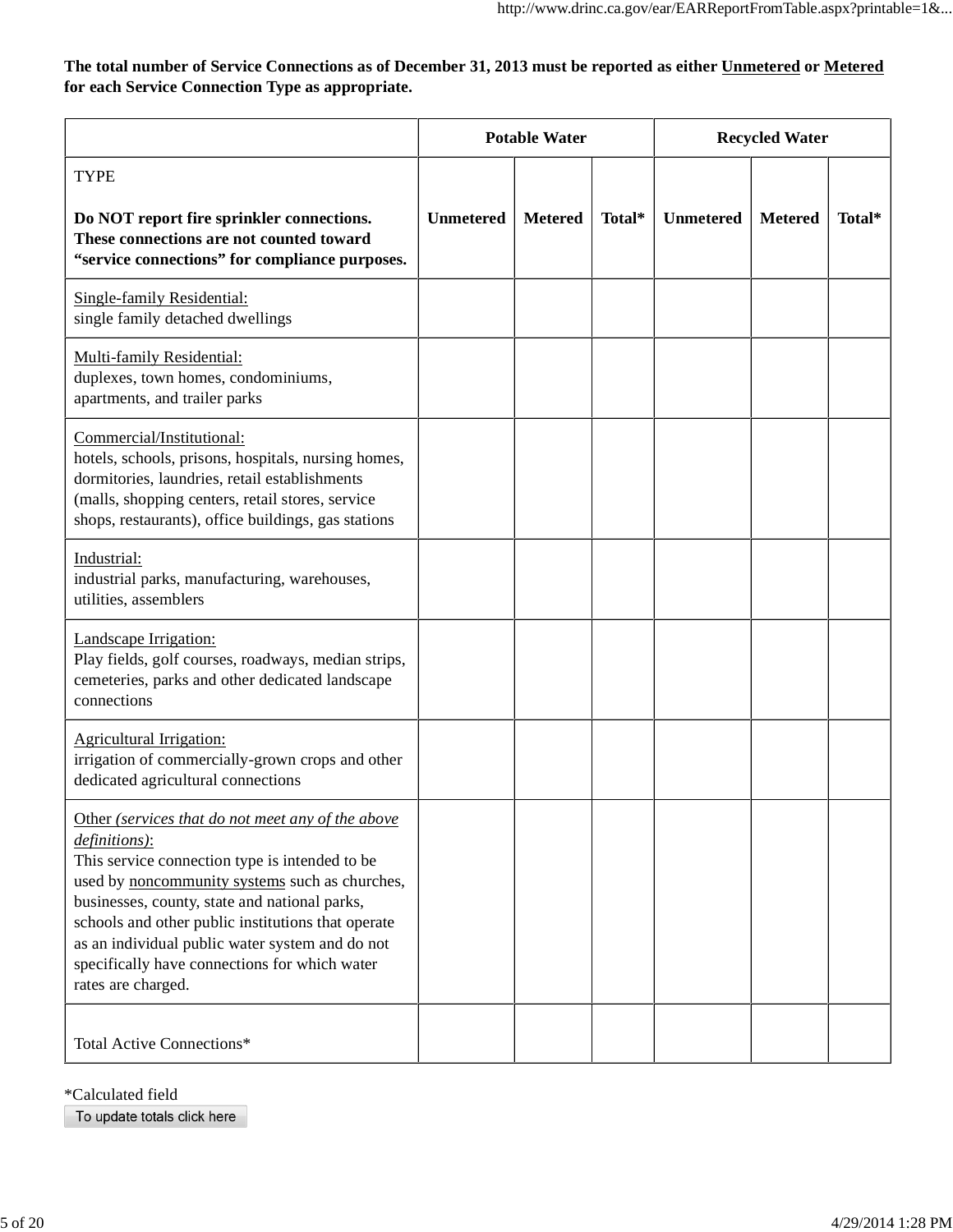#### COMMENTS:<sup>3</sup>

## **4. GROUNDWATER (GW) AND SURFACE WATER (SW) SOURCES**

| <b>Type</b>                             | <b>Total No.</b><br>Approved<br>$(by$ permit) | <b>Total No.</b><br>New/<br><b>Added in</b><br>2013 | <b>Total No.</b><br><b>Inactivated</b><br>in 2013 | <b>Total No.</b><br>Abandoned/<br><b>Destroyed</b><br>in 2013 |
|-----------------------------------------|-----------------------------------------------|-----------------------------------------------------|---------------------------------------------------|---------------------------------------------------------------|
| Active Groundwater Intakes (Wells)      |                                               |                                                     |                                                   |                                                               |
| Active Surface Water Intakes (Raw)      |                                               |                                                     |                                                   |                                                               |
| Active Purchased Water (GW) Connections |                                               |                                                     |                                                   |                                                               |
| Active Purchased Water (SW) Connections |                                               |                                                     |                                                   |                                                               |
| Standby Sources <sup>1</sup> $\odot$    |                                               |                                                     |                                                   |                                                               |
| <b>Emergency Interconnections</b>       |                                               |                                                     |                                                   |                                                               |
| Inactive Wells <sup>2</sup>             |                                               |                                                     |                                                   |                                                               |

<sup>1</sup>If a standby source  $\odot$  was used in 2013, provide the following information.

| <b>Name of the Standby</b><br><b>Source</b><br>used in $2013$ : | No. of days<br>the Standby<br>Source was in<br>operation: | Were<br>customers<br>notified?<br>(Y/N) | <b>Was CDPH</b><br>notified?<br>(Y/N) | <b>Describe the reason</b><br>the Standby Source<br>was used: |
|-----------------------------------------------------------------|-----------------------------------------------------------|-----------------------------------------|---------------------------------------|---------------------------------------------------------------|
|                                                                 |                                                           |                                         |                                       |                                                               |
|                                                                 |                                                           |                                         |                                       |                                                               |
|                                                                 |                                                           |                                         |                                       |                                                               |
|                                                                 |                                                           |                                         |                                       |                                                               |

2 **Inactive sources** are not approved as sources of supply and must be physically disconnected or otherwise isolated so that only an intentional act

by an operator can place the source in service.

COMMENTS:<sup>3</sup>

### **5. WATER PRODUCED, PURCHASED AND SOLD**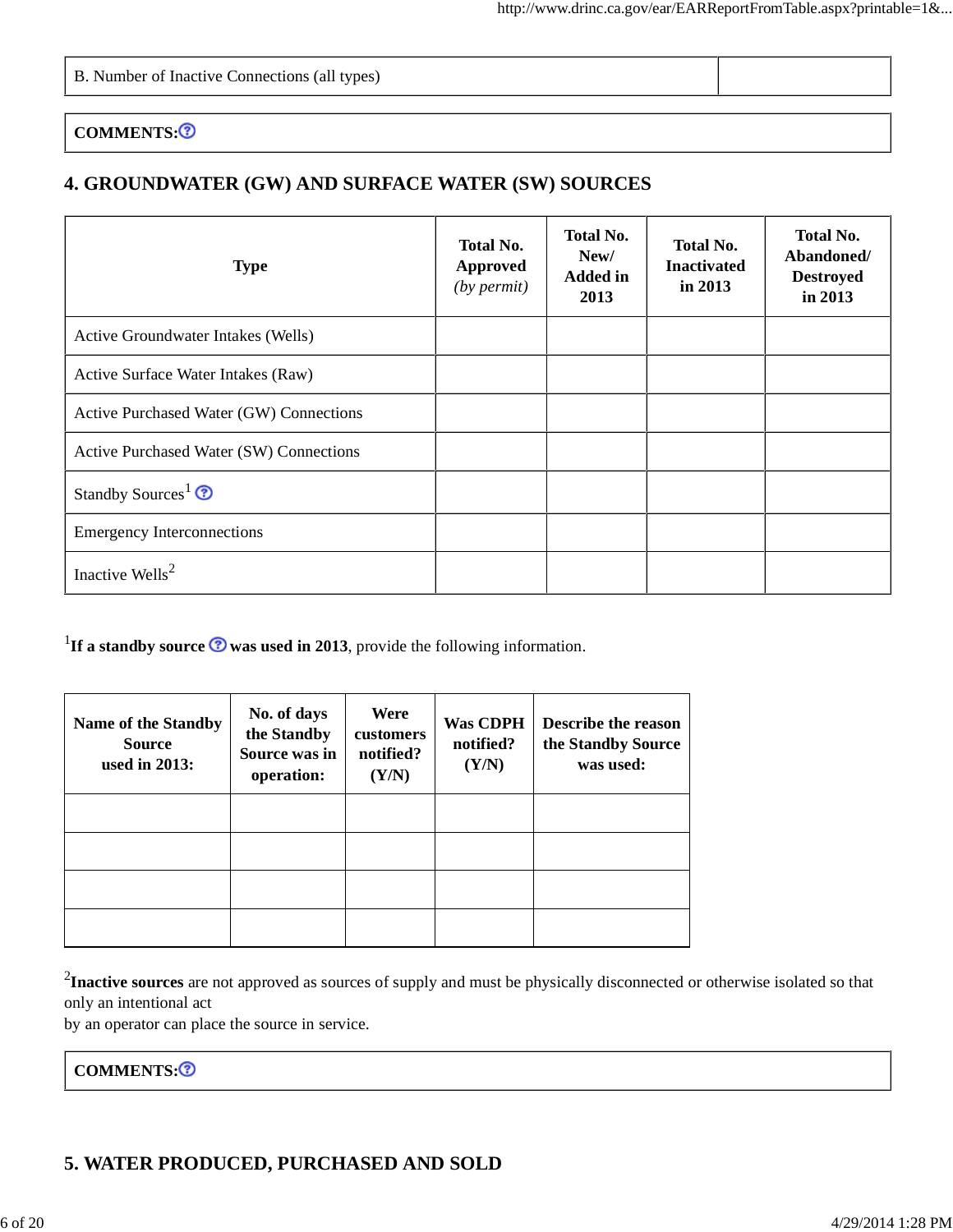The **Maximum Day** is the day during 2013 with the highest total water usage. Provide the *date* for that day in Column B, then complete Columns C, D and E, indicating how much of the water on that day was from each source.

The **Maximum Month** is the month during 2013 with the highest total water usage. Provide the *month* in Column B, then complete Columns C, D and E, indicating how much of the water during that month was from each source.

Units of Measure for this table: -- Pick one--

Volumes are based on: -- Pick one--

| $\mathbf{A}$                 | $\bf{B}$              | $\mathbf C$                                                | D                                                                        | ${\bf E}$                                                                          | $\mathbf{F}$                                                | $\mathbf G$                            | $\mathbf H$                          | $\mathbf I$     |
|------------------------------|-----------------------|------------------------------------------------------------|--------------------------------------------------------------------------|------------------------------------------------------------------------------------|-------------------------------------------------------------|----------------------------------------|--------------------------------------|-----------------|
|                              | <b>Potable Water</b>  |                                                            |                                                                          |                                                                                    |                                                             |                                        |                                      |                 |
|                              | Date/<br><b>Month</b> | Water<br><b>Produced</b><br>from<br>Groundwater<br>(Wells) | Water<br><b>Produced</b><br>from<br><b>Surface</b><br>Water <sup>2</sup> | Finished<br>Water<br><b>Purchased</b><br>or Received<br>from<br>another<br>$PWS^5$ | <b>Total</b><br><b>Amount</b><br>of<br>Potable<br>$Water3*$ | Water<br>Sold to<br>Another<br>$PWS^5$ | Non-potable<br>(exclude<br>recycled) | <b>Recycled</b> |
| Maximum<br>Day <sup>1</sup>  |                       |                                                            |                                                                          |                                                                                    |                                                             |                                        |                                      |                 |
| Maximum<br>Month             |                       |                                                            |                                                                          |                                                                                    |                                                             |                                        |                                      |                 |
| January                      |                       |                                                            |                                                                          |                                                                                    |                                                             |                                        |                                      |                 |
| February                     |                       |                                                            |                                                                          |                                                                                    |                                                             |                                        |                                      |                 |
| March                        |                       |                                                            |                                                                          |                                                                                    |                                                             |                                        |                                      |                 |
| April                        |                       |                                                            |                                                                          |                                                                                    |                                                             |                                        |                                      |                 |
| May                          |                       |                                                            |                                                                          |                                                                                    |                                                             |                                        |                                      |                 |
| June                         |                       |                                                            |                                                                          |                                                                                    |                                                             |                                        |                                      |                 |
| July                         |                       |                                                            |                                                                          |                                                                                    |                                                             |                                        |                                      |                 |
| August                       |                       |                                                            |                                                                          |                                                                                    |                                                             |                                        |                                      |                 |
| September                    |                       |                                                            |                                                                          |                                                                                    |                                                             |                                        |                                      |                 |
| October                      |                       |                                                            |                                                                          |                                                                                    |                                                             |                                        |                                      |                 |
| November                     |                       |                                                            |                                                                          |                                                                                    |                                                             |                                        |                                      |                 |
| December                     |                       |                                                            |                                                                          |                                                                                    |                                                             |                                        |                                      |                 |
| Annual Total*                |                       |                                                            |                                                                          |                                                                                    |                                                             |                                        |                                      |                 |
| Percent $\mathrm{Treated}^4$ |                       |                                                            |                                                                          |                                                                                    |                                                             |                                        |                                      |                 |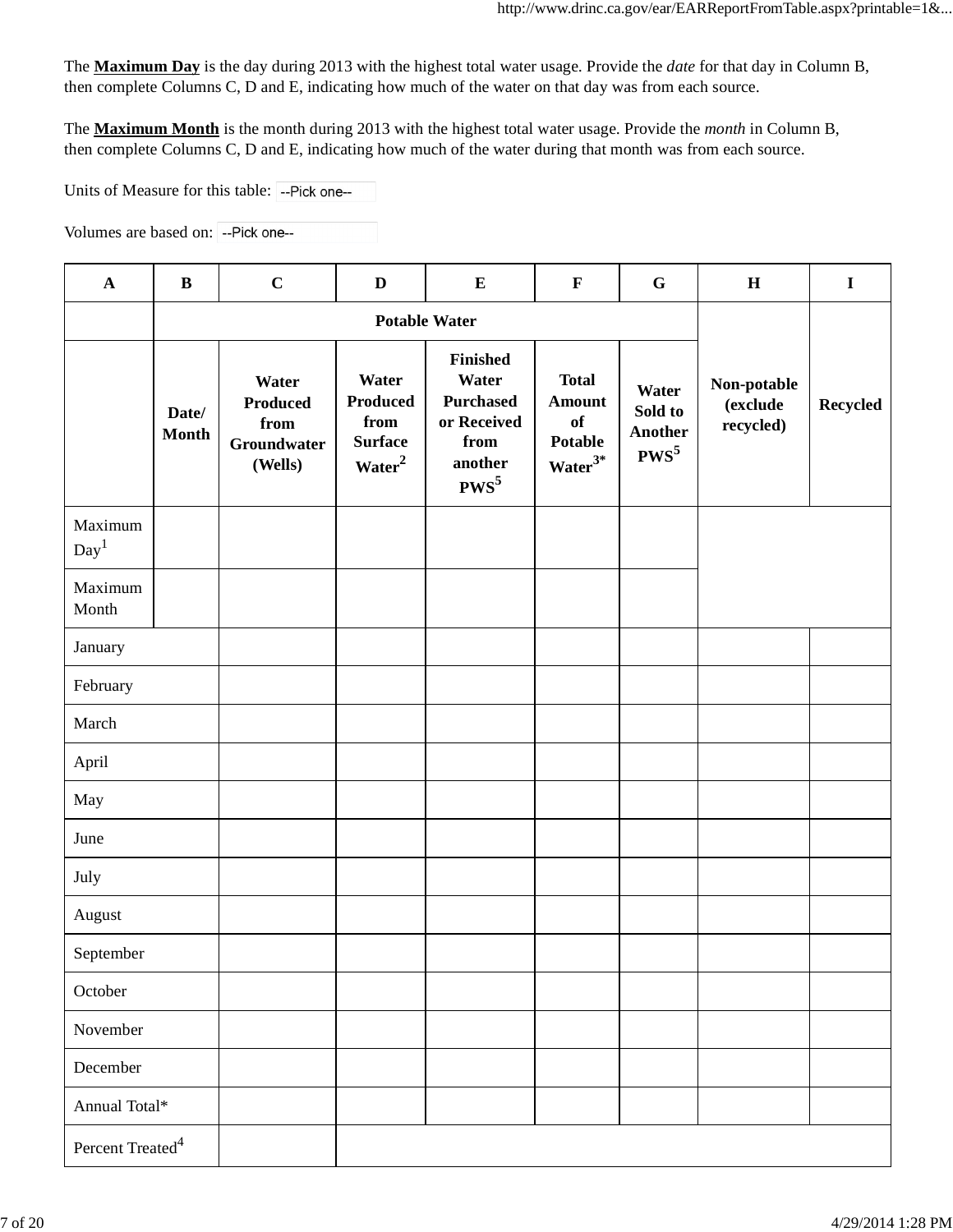#### PWS = Public Water System

#### \*Calculated field

Non-potable = water supplies that do not enter the drinking water distribution system and are for non-potable uses only such as irrigation or toilet flushing

<sup>1</sup>Only report Maximum Day if it is actually measured or determined from production records. It should not be the average day demand during the maximum month of production.

 $^{2}$ Do not include raw water purchased; report only volume of water that was treated.

 $3(F)$  Total Amount of Potable Water = Sum of Columns (C), (D) and (E), automatically calculated. To update, click below

#### To update totals click here

<sup>4</sup>This is the percentage of the total annual volume for Groundwater produced that was provided treatment to meet drinking water standards other than precautionary disinfection.

#### **5 If water was** *Purchased* **from or** *Sold* **to another PWS, complete the table below:**

| <b>Specify whether water</b><br>was <i>Purchased</i> or <i>Sold</i> | Name of PWS |
|---------------------------------------------------------------------|-------------|
|                                                                     |             |
|                                                                     |             |
|                                                                     |             |

If recycled water was *supplied* to *your customers*, complete the table below:

| Specify the level of treatment<br>(e.g., tertiary, disinfected secondary) | <b>Name of Recycled Water supplier</b> |
|---------------------------------------------------------------------------|----------------------------------------|
|                                                                           |                                        |
|                                                                           |                                        |
|                                                                           |                                        |

#### COMMENTS:<sup>3</sup>

#### **6a. WATER RATES**

Indicate the type of water rate structure  $\odot$  used by your water system: --Pick one--

What is your billing frequency  $\bullet$  --Pick one--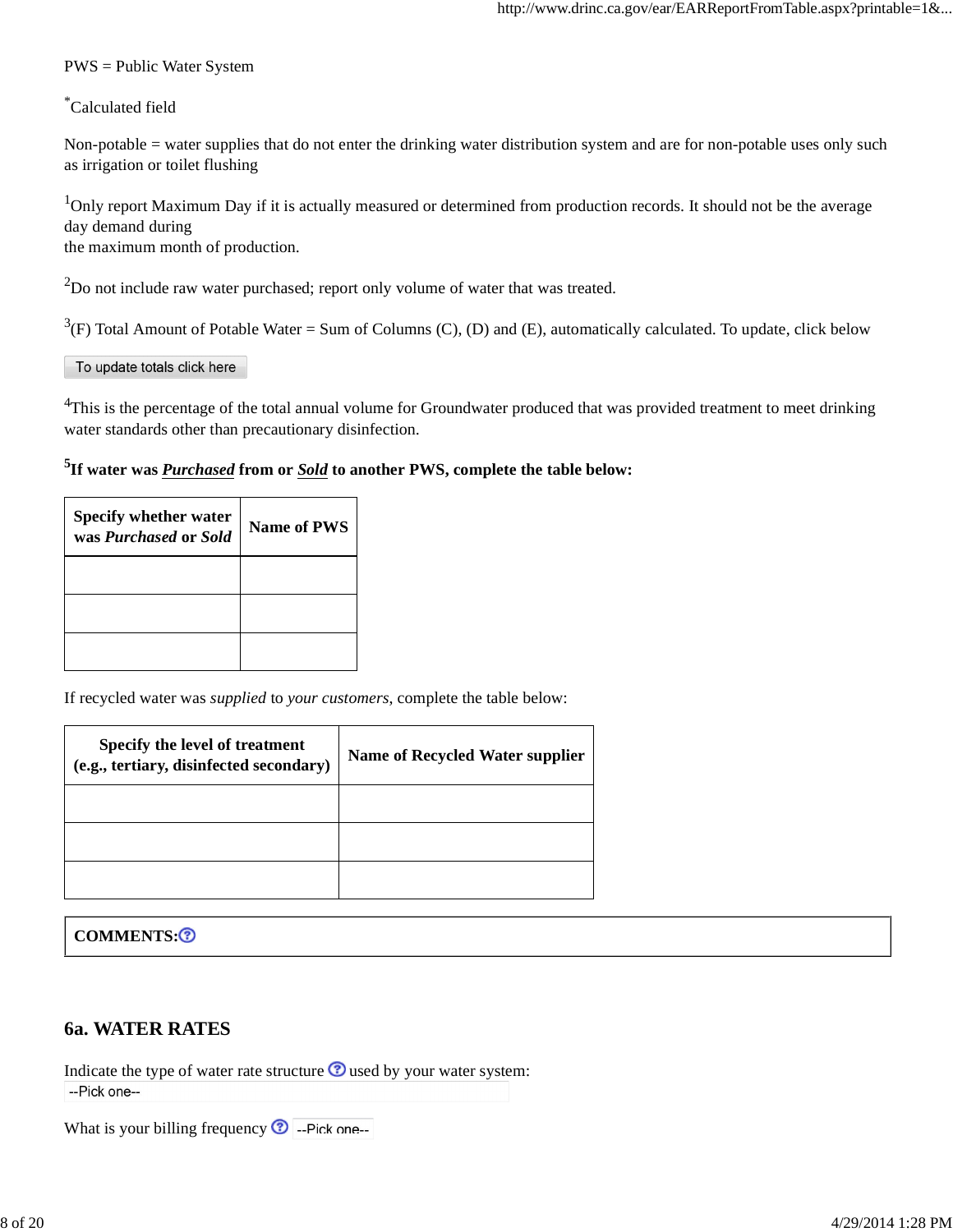Complete the table below providing specific water rates applied to your customers:

| <b>Connection Type</b>                        | <b>FLAT</b><br><b>BASE</b><br><b>RATE</b> | <b>UNIFORM</b><br><b>USAGE RATE</b> | <b>VARIABLE BASE</b><br><b>RATE</b> (provide range) |        | <b>VARIABLE USAGE</b><br><b>RATE</b> (provide range) |                    |
|-----------------------------------------------|-------------------------------------------|-------------------------------------|-----------------------------------------------------|--------|------------------------------------------------------|--------------------|
|                                               | \$ (Base)                                 | \$ per hcf <sup>o</sup>             | \$Low                                               | \$High | \$ per hcf<br>Low                                    | \$ per hcf<br>High |
| <b>RESIDENTIAL<sup>O</sup></b>                |                                           |                                     |                                                     |        |                                                      |                    |
| Single-family<br>Residential                  |                                           |                                     |                                                     |        |                                                      |                    |
| Multi-family Residential                      |                                           |                                     |                                                     |        |                                                      |                    |
| Do you provide lifeline/low income subsidies? |                                           |                                     | --Pick one--                                        |        |                                                      |                    |
| If Yes, provide rates:                        |                                           |                                     |                                                     |        |                                                      |                    |
| NON-RESIDENTIAL <sup>®</sup>                  |                                           |                                     |                                                     |        |                                                      |                    |
| Commercial/Institutional                      |                                           |                                     |                                                     |        |                                                      |                    |
| Industrial                                    |                                           |                                     |                                                     |        |                                                      |                    |
| Landscape Irrigation                          |                                           |                                     |                                                     |        |                                                      |                    |
| Agricultural Irrigation                       |                                           |                                     |                                                     |        |                                                      |                    |
| Other                                         |                                           |                                     |                                                     |        |                                                      |                    |
| Do you have fire suppression surcharges?      |                                           |                                     | --Pick one--                                        |        |                                                      |                    |
| If Yes, provide rates:                        |                                           |                                     |                                                     |        |                                                      |                    |
| Do you have other surcharges?                 |                                           |                                     |                                                     |        |                                                      |                    |
| If Yes, provide rates:                        |                                           |                                     |                                                     |        |                                                      |                    |

#### AVERAGE MONTHLY RESIDENTIAL WATER COST: \$/mo.

This value can be calculated by dividing your total annual revenues from residential customers by 12 and then dividing a second time by the number

of residential service connections. If you are unable to differentiate revenues by type of customer {residential, industrial, agricultural}; then take your

total annual revenues from all water rate payments and divide by 12 and then divide by your total number of service connections.

NOTE: If this is not a "Community" Water System; enter N/A. If individual customers do not pay a separate bill for water enter "0".

### **6b. WATER DELIVERIES**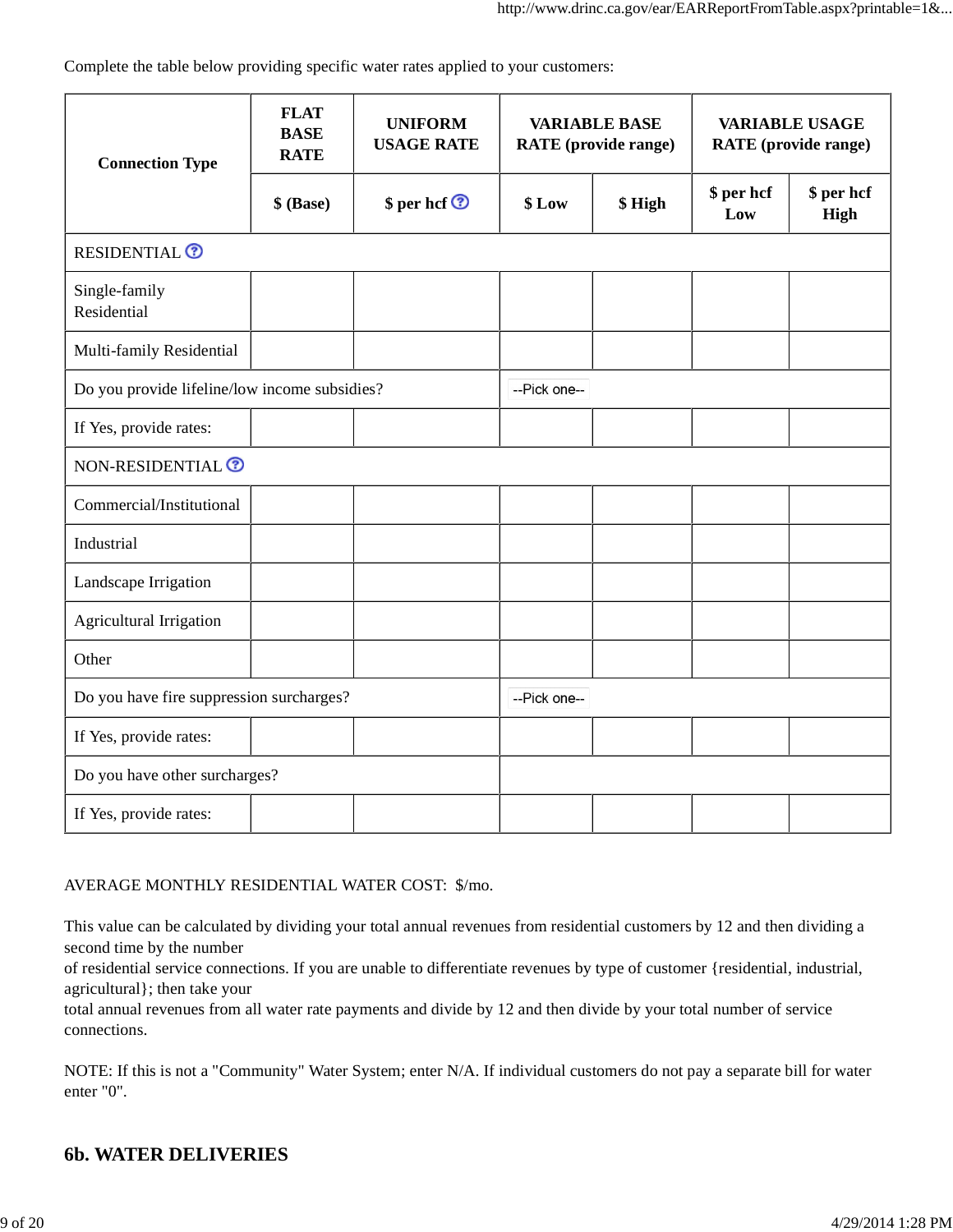Units of Measure for this table: -- Pick one--

Provide monthly **metered** water deliveries in the table below.

| $\mathbf A$                                   | $\, {\bf B}$                            | $\mathbf C$                            | $\mathbf D$                         | ${\bf E}$         | $\mathbf F$                    | ${\bf G}$ | $\, {\bf H}$                                  | $\mathbf I$         |                             |
|-----------------------------------------------|-----------------------------------------|----------------------------------------|-------------------------------------|-------------------|--------------------------------|-----------|-----------------------------------------------|---------------------|-----------------------------|
|                                               | Single-<br>family<br><b>Residential</b> | Multi-<br>family<br><b>Residential</b> | Commercial/<br><b>Institutional</b> | <b>Industrial</b> | Landscape<br><b>Irrigation</b> | Other     | <b>Total</b><br>Urban<br>$\mbox{Retal}^{1^*}$ | <b>Agricultural</b> | $\mathbf 0$<br>$\mathbf{P}$ |
| Check if<br>Recycled<br>Water is<br>included: | $\Box$                                  | $\left\vert \cdot\right\vert$          | $\Box$                              | $\Box$            | $\overline{\mathbb{R}}$        | $\Box$    |                                               | $\Box$              | $\overline{\mathbb{F}}$     |
| January                                       |                                         |                                        |                                     |                   |                                |           |                                               |                     |                             |
| February                                      |                                         |                                        |                                     |                   |                                |           |                                               |                     |                             |
| March                                         |                                         |                                        |                                     |                   |                                |           |                                               |                     |                             |
| April                                         |                                         |                                        |                                     |                   |                                |           |                                               |                     |                             |
| May                                           |                                         |                                        |                                     |                   |                                |           |                                               |                     |                             |
| June                                          |                                         |                                        |                                     |                   |                                |           |                                               |                     |                             |
| July                                          |                                         |                                        |                                     |                   |                                |           |                                               |                     |                             |
| August                                        |                                         |                                        |                                     |                   |                                |           |                                               |                     |                             |
| September                                     |                                         |                                        |                                     |                   |                                |           |                                               |                     |                             |
| October                                       |                                         |                                        |                                     |                   |                                |           |                                               |                     |                             |
| November                                      |                                         |                                        |                                     |                   |                                |           |                                               |                     |                             |
| December                                      |                                         |                                        |                                     |                   |                                |           |                                               |                     |                             |
| Total*                                        |                                         |                                        |                                     |                   |                                |           |                                               |                     |                             |

PWS = Public Water System

\*Calculated field

<sup>1</sup>Total Urban Retail = Sum of Columns (B) thru (G), automatically calculated. To update, click below

To update totals click here

COMMENTS:<sup>3</sup>

### **7. WATER QUALITY**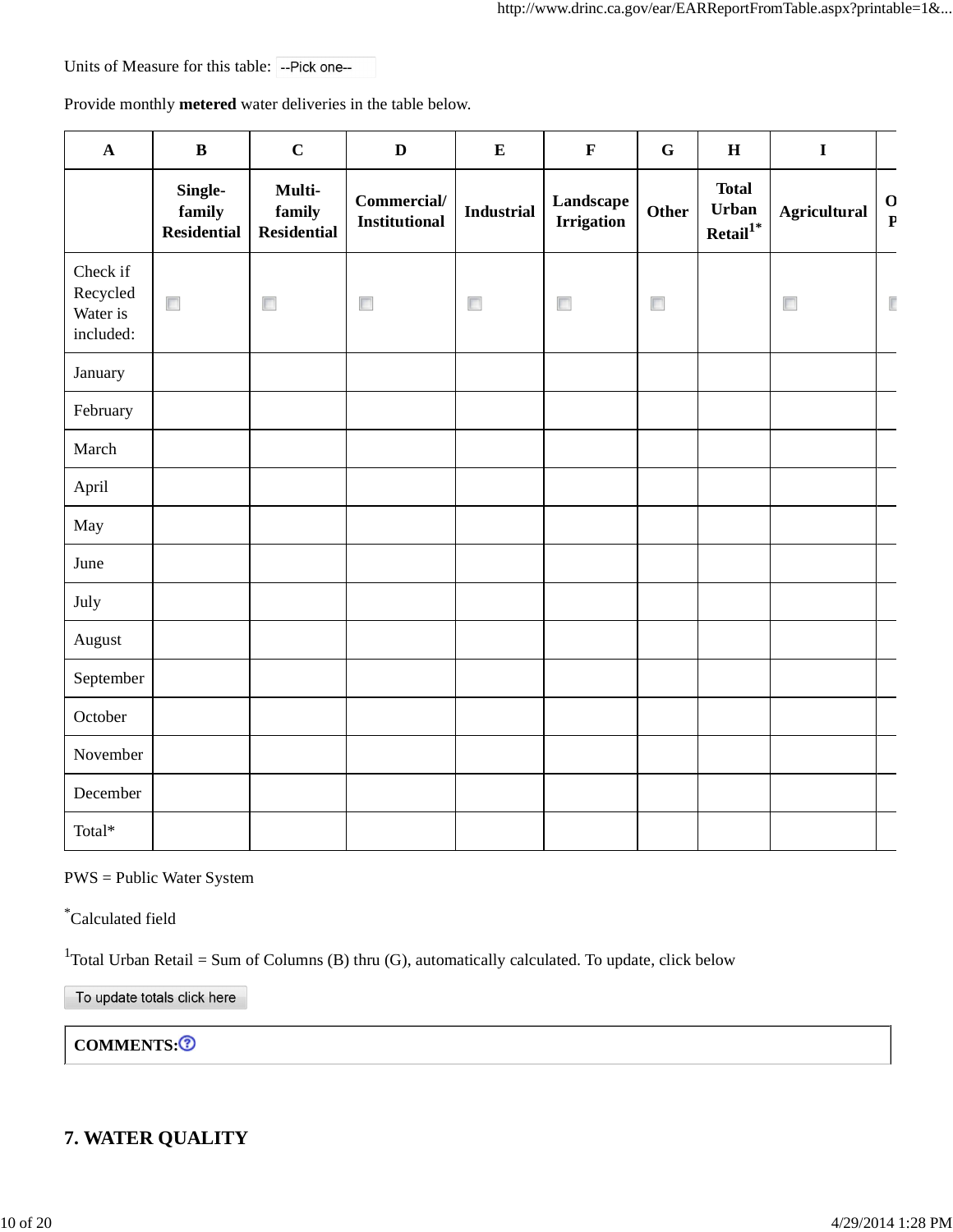## **ANNUAL NITRATE SAMPLING**

Regulations require a minimum of **annual** sampling for nitrate. If any nitrate result is >= 1/2 the MCL of 45 mg/l (i.e., a result of  $\geq$  23 mg/l nitrate) then quarterly monitoring must be initiated.

| Did your system conduct monitoring for nitrate during 2013 from each<br>source? | --Pick one-- |
|---------------------------------------------------------------------------------|--------------|
|                                                                                 |              |

**NOTE: If there were any sources that were not monitored because they were offline during 2013, you must contact your local regulatory agency to avoid an enforcement action for failure to monitor.**

## **BACTERIOLOGICAL SAMPLE SITING PLAN**

The coliform monitoring regulations require that an updated sample-siting plan be submitted at least every 10 years, and at any time the plan no longer ensures representative monitoring of the system (Section 64422 of Title 22).

| Date of current bacteriological sample siting plan: |  |
|-----------------------------------------------------|--|
|-----------------------------------------------------|--|

## **DIRECT ADDITIVES**

Pursuant to Section 64590, Title 22 of the California Code of Regulations, (effective January 1, 1994), all chemicals or products, including chlorine,

added directly to the drinking water as part of a treatment process must meet the ANSI/NSF Standard 60. Please complete the following table

for each chemical used by this water system. If you are not sure whether a chemical you are using meets this standard, contact the manufacturer

or distributor of the chemical.

| Name of<br><b>Chemical</b> | Name of<br><b>Manufacturer</b> | <b>Purpose of</b><br>using chemical | <b>Chemical is ANSI/NSF</b><br><b>Standard 60 certified ©</b><br>(Y/N) | <b>Use initiated</b><br>in 2013 $\odot$<br>(Y/N) |
|----------------------------|--------------------------------|-------------------------------------|------------------------------------------------------------------------|--------------------------------------------------|
|                            |                                |                                     |                                                                        |                                                  |
|                            |                                |                                     |                                                                        |                                                  |
|                            |                                |                                     |                                                                        |                                                  |
|                            |                                |                                     |                                                                        |                                                  |

### **INDIRECT ADDITIVES**

As of March 9, 2008, a water system shall not use any chemical, material, lubricant, or product in the production, treatment or distribution

of drinking water that comes in contact with the drinking water that does not have certification of meeting NSF/ANSI standard 61.

Does your water system have procedures to ensure all future equipment and materials meet this standard? --Pick one--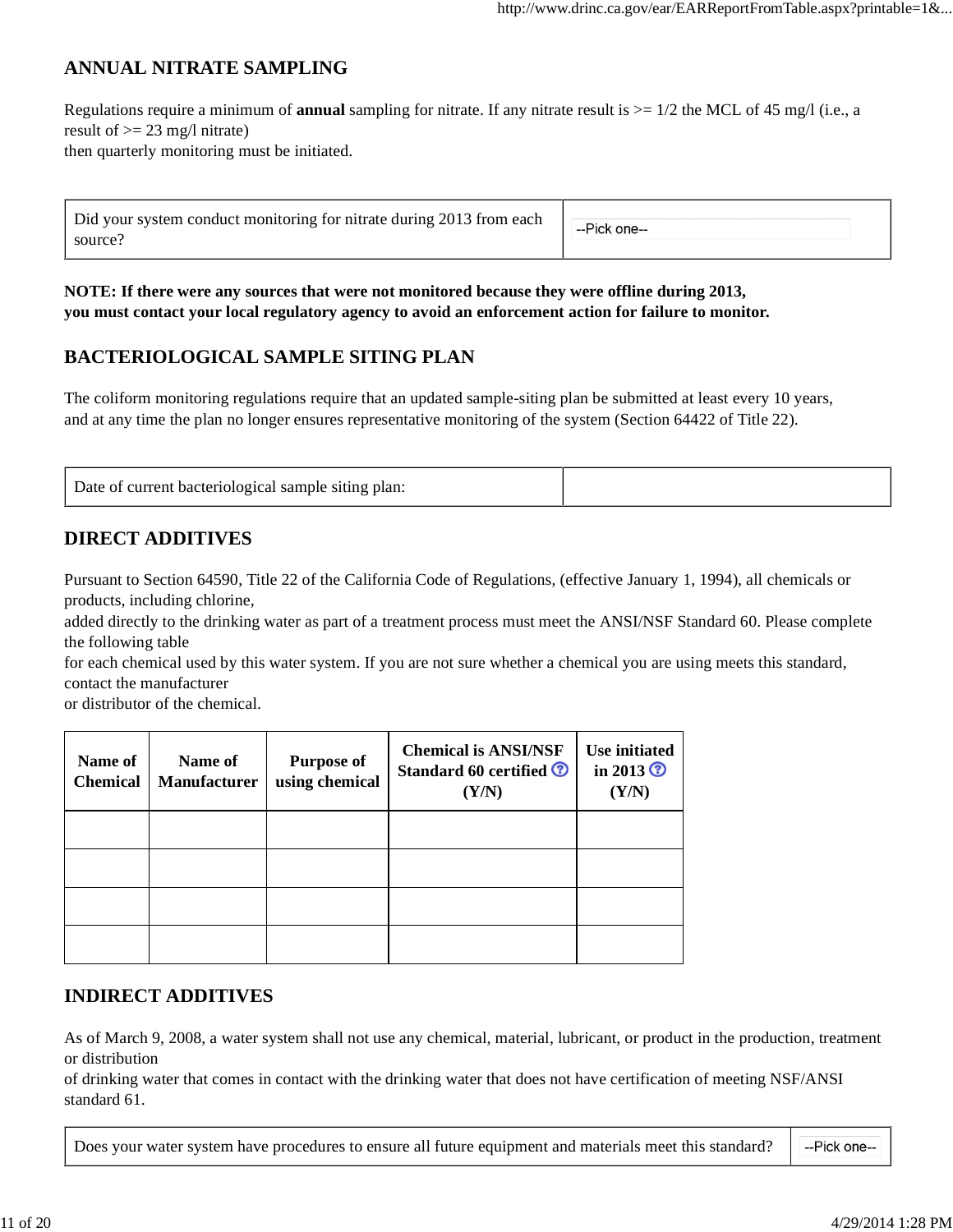If you have any questions on the requirements related to indirect additives, you may contact your local regulatory agency.

COMMENTS:<sup>3</sup>

#### **8. CROSS-CONNECTION CONTROL**

|                                                                                       | <b>Total</b><br>Number in<br><b>System</b> | <b>Number</b><br><b>Installed</b><br>in $2013$ | <b>Number</b><br><b>Tested in</b><br>2013 | <b>Number</b><br><b>Failed in</b><br>2013 | <b>Number</b><br>Repaired/<br><b>Replaced</b> |
|---------------------------------------------------------------------------------------|--------------------------------------------|------------------------------------------------|-------------------------------------------|-------------------------------------------|-----------------------------------------------|
| Backflow Assemblies <sup>?</sup><br>on the Service<br>Connections or Meter            |                                            |                                                |                                           |                                           |                                               |
| <b>Backflow Assemblies On-</b><br>site but not on the Service<br>Connections or Meter |                                            |                                                |                                           |                                           |                                               |
| Air-gap Separation <sup>?</sup>                                                       |                                            |                                                |                                           |                                           |                                               |

| No. of <i>Inactive</i> Backflow Prevention Assemblies in water system in 2013 $\odot$ . |  |                |  |  |
|-----------------------------------------------------------------------------------------|--|----------------|--|--|
| Date of last cross-connection control survey done on the system:                        |  |                |  |  |
|                                                                                         |  |                |  |  |
| <b>Cross Connection Control Program Coordinator</b>                                     |  |                |  |  |
| Name:                                                                                   |  |                |  |  |
| <b>Certification Number:</b>                                                            |  |                |  |  |
| <b>Business Phone:</b>                                                                  |  | Email Address: |  |  |
| Certification or training received:                                                     |  |                |  |  |

Describe any cross-connection incidents  $\odot$  that occurred during 2013:

COMMENTS:<sup>3</sup>

**9. CONSUMER CONFIDENCE REPORT** *(does not apply to Transient Noncommunity water systems)*

**THE 2013 CCR MUST BE DISTRIBUTED TO YOUR CUSTOMERS AND A COPY SUBMITTED TO YOUR**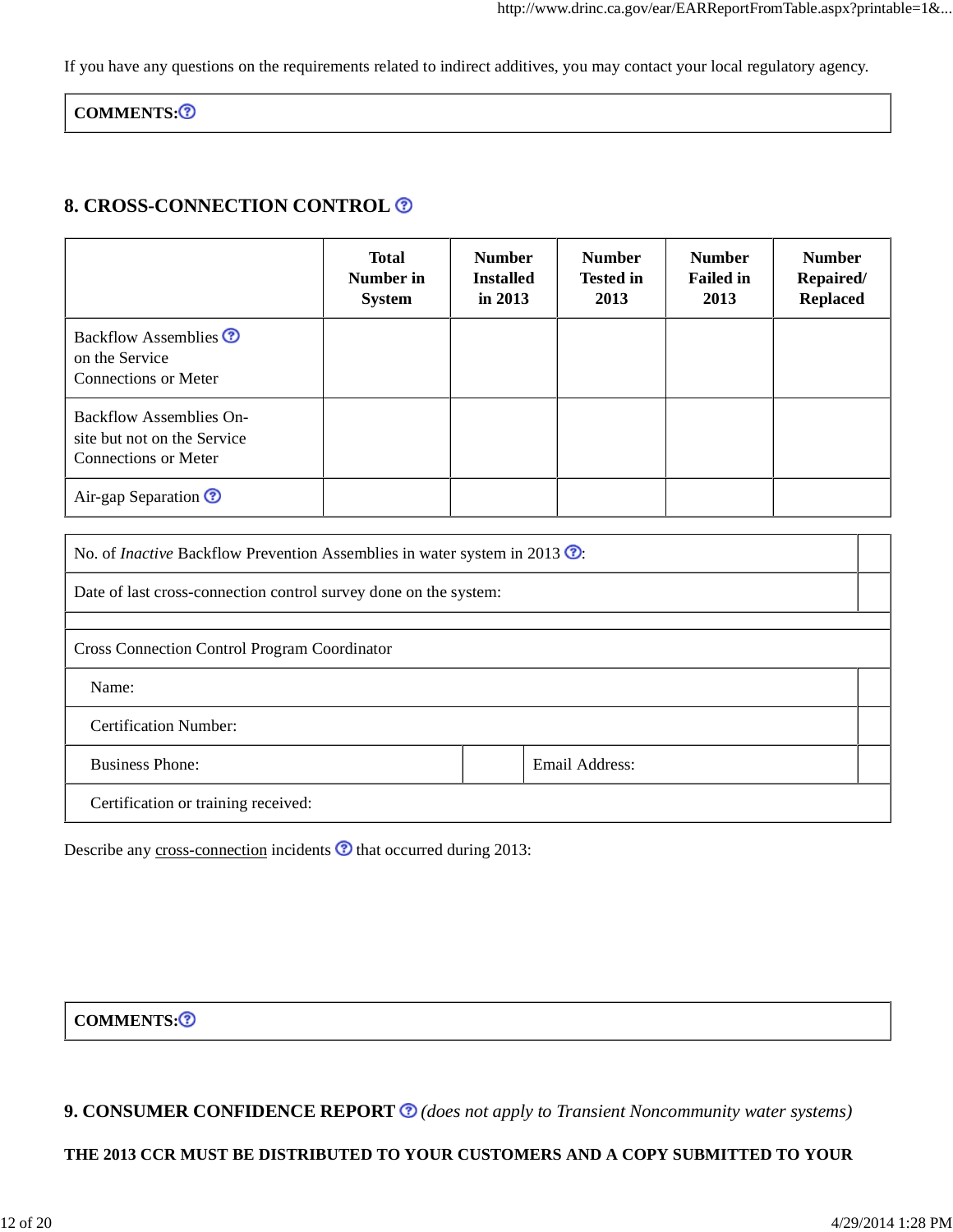#### **LOCAL REGULATORY AGENCY BY JULY 1, 2014.**

#### **CERTIFICATION MUST BE SUBMITTED TO YOUR LOCAL REGULATORY AGENCY BY OCTOBER 1, 2014, STATING THAT THE 2013 CCR HAS BEEN DISTRIBUTED TO CUSTOMERS AND THAT THE INFORMATION IS CORRECT.**

The CCR guidance, CCR template, and the certification form can be obtained from the CDPH web site at:http://www.cdph.ca.gov/certlic/drinkingwater/Pages/CCR.aspx

Indicate the date your 2013 CCR was distributed or will be distributed to your customers: mm/dd/yyyy

#### **PUBLIC WATER SYSTEMS THAT SERVE 100,000 OR MORE PERSONS ARE REQUIRED TO POST THEIR CCR ON THE INTERNET.**

If your water system serves 100,000 or more persons, indicate the date the CCR was or will be posted to the Internet:

If applicable, please provide the URL link to the CCR posted on the Internet:

#### COMMENTS:<sup>2</sup>

#### **10. OPERATOR CERTIFICATION**

A. Please list the State certified Water **Treatment Plant Operators** employed by your water system that supervise and direct the operation

of your water treatment plants, beginning with the chief operator(s)  $\odot$ .

Your Highest Treatment System Classification is:

| <b>Name</b> | <b>Grade of</b><br>Operator | Chief or<br>Shift <sup>1</sup> $(C/S)$ | Operator<br><b>Number</b> | <b>Expiration Date</b> |
|-------------|-----------------------------|----------------------------------------|---------------------------|------------------------|
|             |                             |                                        |                           |                        |
|             |                             |                                        |                           |                        |
|             |                             |                                        |                           |                        |
|             |                             |                                        |                           |                        |

<sup>1</sup>Use "C" for Chief Operator and "S" for Shift Operator. If neither, leave blank.

Do your Chief and Shift Treatment Plant Operators have the minimum level required?

B. Please list the State certified Water **Distribution Operators** employed by your water system that supervise and direct the operation

of your distribution systems, beginning with the chief operator(s)  $\odot$ .

Your Distribution System Classification is: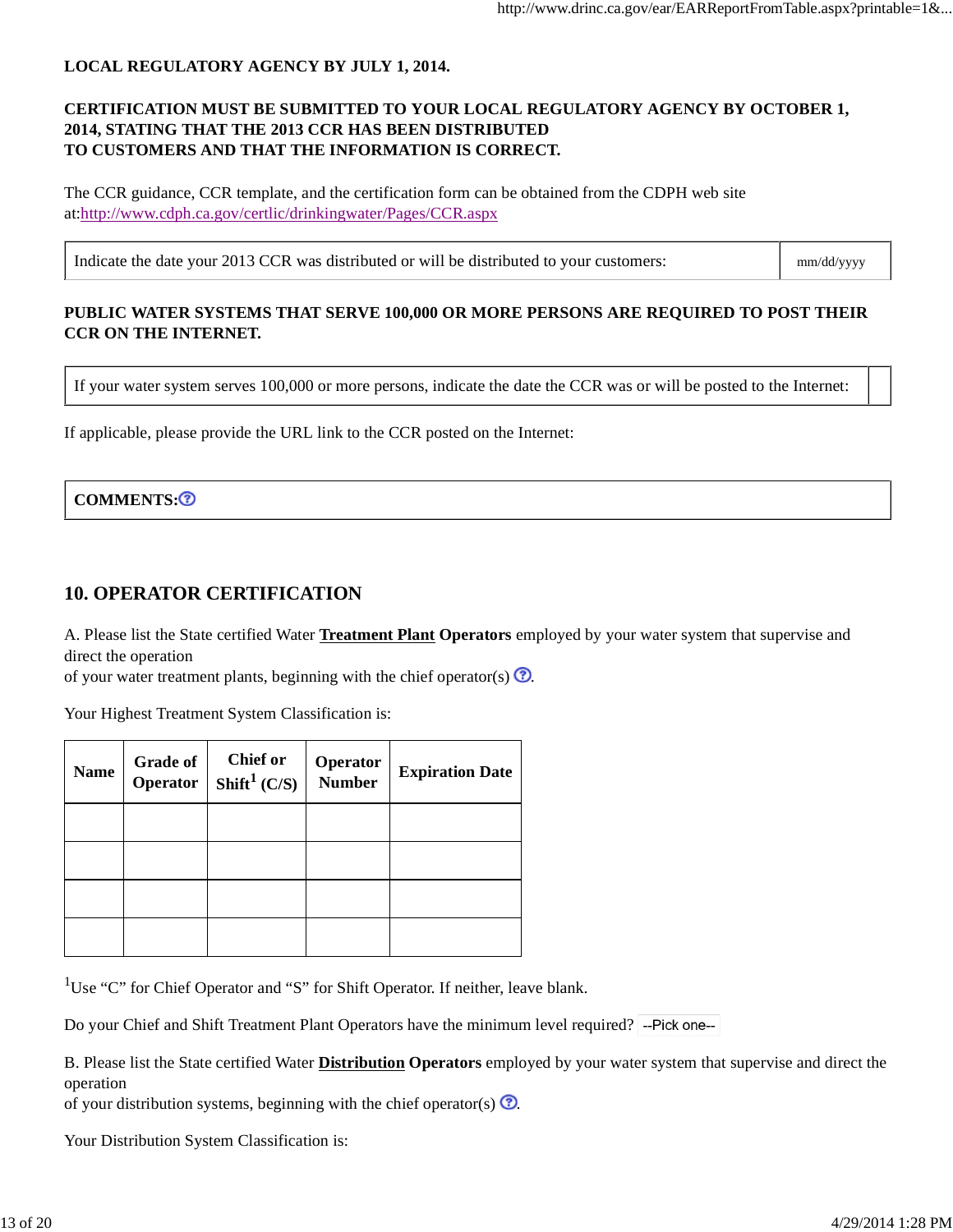| <b>Name</b> | <b>Grade of</b><br>Operator | <b>Chief or</b><br>Shift <sup>1</sup> (C/S) | <b>Operator</b><br>Number | <b>Expiration Date</b> |
|-------------|-----------------------------|---------------------------------------------|---------------------------|------------------------|
|             |                             |                                             |                           |                        |
|             |                             |                                             |                           |                        |
|             |                             |                                             |                           |                        |
|             |                             |                                             |                           |                        |

<sup>1</sup>Use "C" for Chief Operator and "S" for Shift Operator. If neither, leave blank.

Do your Chief and Shift Distribution System Operators have the minimum level required?

| <b>COMMENTS:O</b> |  |
|-------------------|--|
|-------------------|--|

### **11. WATER SYSTEM IMPROVEMENTS**

The California Waterworks Standards (Section 64556) require an amended permit for any of the following improvements or modifications:

- Addition of a new distribution reservoir with a capacity of 100,000 gallons or more
- Modification or extension of the existing distribution system using an alternative to the requirements of the California Waterworks Standards (see Sections 64570 through 64578)
- Modification of the water supply by:
	- Adding a new source
	- Changing the status of an existing source (for example, active to standby) or
	- $\circ$  Changing or altering a source, such that the quality or quantity of water supply could be affected
- Any addition or change in treatment, including
	- Design capacity
	- o Process
- Expansion of the existing service area by 20 percent or more of the number of service connections specified in your current permit.

If your water system made any improvements or modifications during 2013 for which a permit was not obtained, please describe

the improvements or modifications below.

Indicate any planned improvements or modifications for 2014.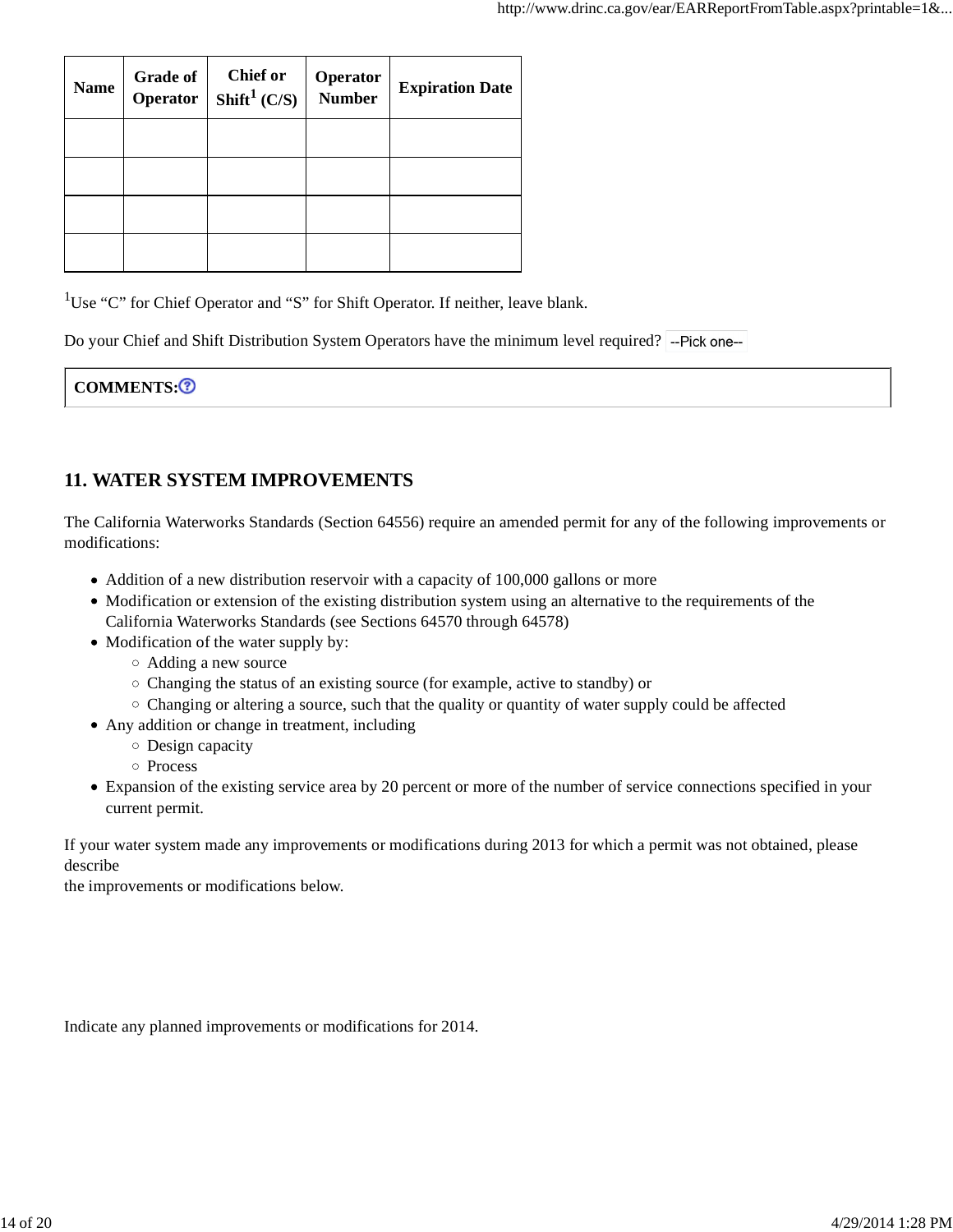COMMENTS:<sup>3</sup>

## **12. COMPLAINTS REPORTED (WRITTEN OR VERBAL)**

| <b>Type of Complaint</b>    | No. of<br><b>Complaints</b><br><b>Reported by</b><br><b>Customers</b> | No. of<br><b>Complaints</b><br>Investigated | No. of<br><b>Complaints</b><br>reported to<br><b>CDPH</b> | <b>Brief Description of</b><br><b>Cause and Corrective</b><br><b>Action taken</b> |
|-----------------------------|-----------------------------------------------------------------------|---------------------------------------------|-----------------------------------------------------------|-----------------------------------------------------------------------------------|
| Taste and Odor              |                                                                       |                                             |                                                           |                                                                                   |
| Color                       |                                                                       |                                             |                                                           |                                                                                   |
| Turbidity                   |                                                                       |                                             |                                                           |                                                                                   |
| Visible Organisms           |                                                                       |                                             |                                                           |                                                                                   |
| Pressure (High or Low)      |                                                                       |                                             |                                                           |                                                                                   |
| <b>Water Outages</b>        |                                                                       |                                             |                                                           |                                                                                   |
| Illnesses<br>(Waterborne)   |                                                                       |                                             |                                                           |                                                                                   |
| Other (Specify)             |                                                                       |                                             |                                                           |                                                                                   |
| Total No. of<br>Complaints* |                                                                       |                                             |                                                           |                                                                                   |

\*Calculated field

COMMENTS:<sup>3</sup>

### **13. RECYCLED WATER USE**

| <b>Recycled Water (RW)</b><br><b>Use Sites</b> | <b>Total No. of</b><br><b>Approved Sites as of</b><br>Dec. 31, 2013 | No. of New<br><b>Sites Approved in 2013</b> | <b>No. of Sites</b><br>Proposed for 2014 |
|------------------------------------------------|---------------------------------------------------------------------|---------------------------------------------|------------------------------------------|
| Irrigation, Agriculture                        |                                                                     |                                             |                                          |
| Irrigation, Landscape                          |                                                                     |                                             |                                          |
| Industrial                                     |                                                                     |                                             |                                          |
| Dual-plumbed $\odot$<br>(In-building)          |                                                                     |                                             |                                          |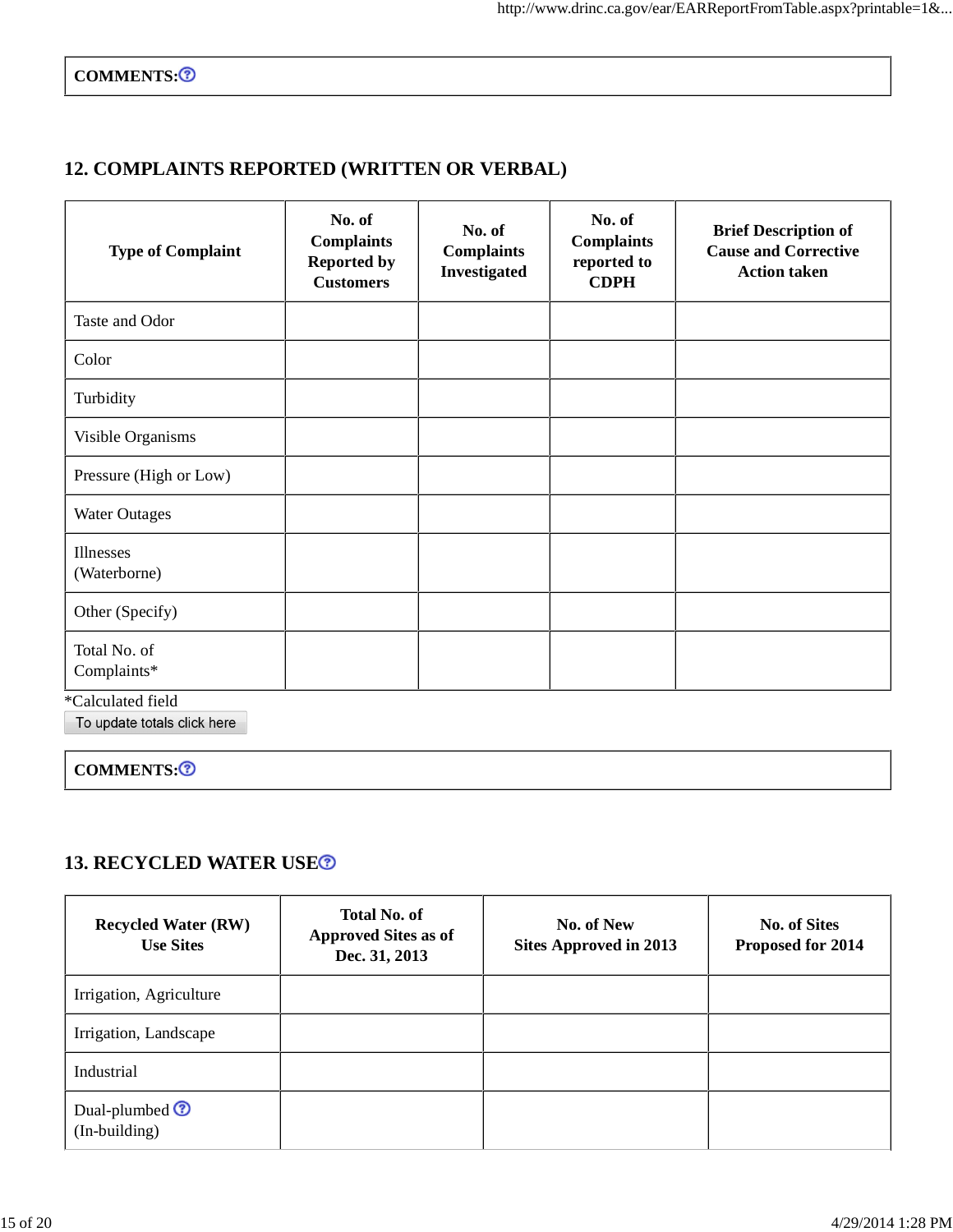| Dual-plumbed<br>(Single-family lot) |  |  |
|-------------------------------------|--|--|
| <b>Cooling Towers</b>               |  |  |
| Other                               |  |  |
| Total*                              |  |  |

To update totals click here

| Name of the recycled water coordinator:                                  |              |
|--------------------------------------------------------------------------|--------------|
| <b>Business Phone:</b>                                                   |              |
| Email address:                                                           |              |
| How many inspections of recycled water use sites were conducted in 2013? |              |
| How many pressure/shutdown tests were performed in 2013?                 |              |
| Do all of your recycled water uses sites have an on-site supervisor?     | --Pick one-- |
| How many recycled water uses sites do not have an on-site supervisor?    |              |
|                                                                          |              |

COMMENTS:<sup>3</sup>

## **14. SYSTEM OPERATION - TREATMENT**

#### **A. GROUNDWATER TREATMENT** *(respond only if groundwater treatment is provided)*

| Groundwater<br><b>Treatment Plant</b><br><b>Name</b> | <b>Treatment</b><br><b>Plant</b><br><b>Classification</b> | Capacity<br>(MGD) | <b>Type of</b><br><b>Treatment</b> | Date of<br><b>Operations Plan</b> | <b>Is Operations</b><br><b>Plan Current?</b><br>(Y/N) |
|------------------------------------------------------|-----------------------------------------------------------|-------------------|------------------------------------|-----------------------------------|-------------------------------------------------------|
|                                                      |                                                           |                   |                                    |                                   |                                                       |
|                                                      |                                                           |                   |                                    |                                   |                                                       |
|                                                      |                                                           |                   |                                    |                                   |                                                       |
|                                                      |                                                           |                   |                                    |                                   |                                                       |
|                                                      |                                                           |                   |                                    |                                   |                                                       |
|                                                      |                                                           |                   |                                    |                                   |                                                       |

Describe any plant problems, process failures, major shutdowns, etc., that occurred in 2013 and substantially affected the plant performance AND/OR

any significant modifications or maintenance provided to the plant(s):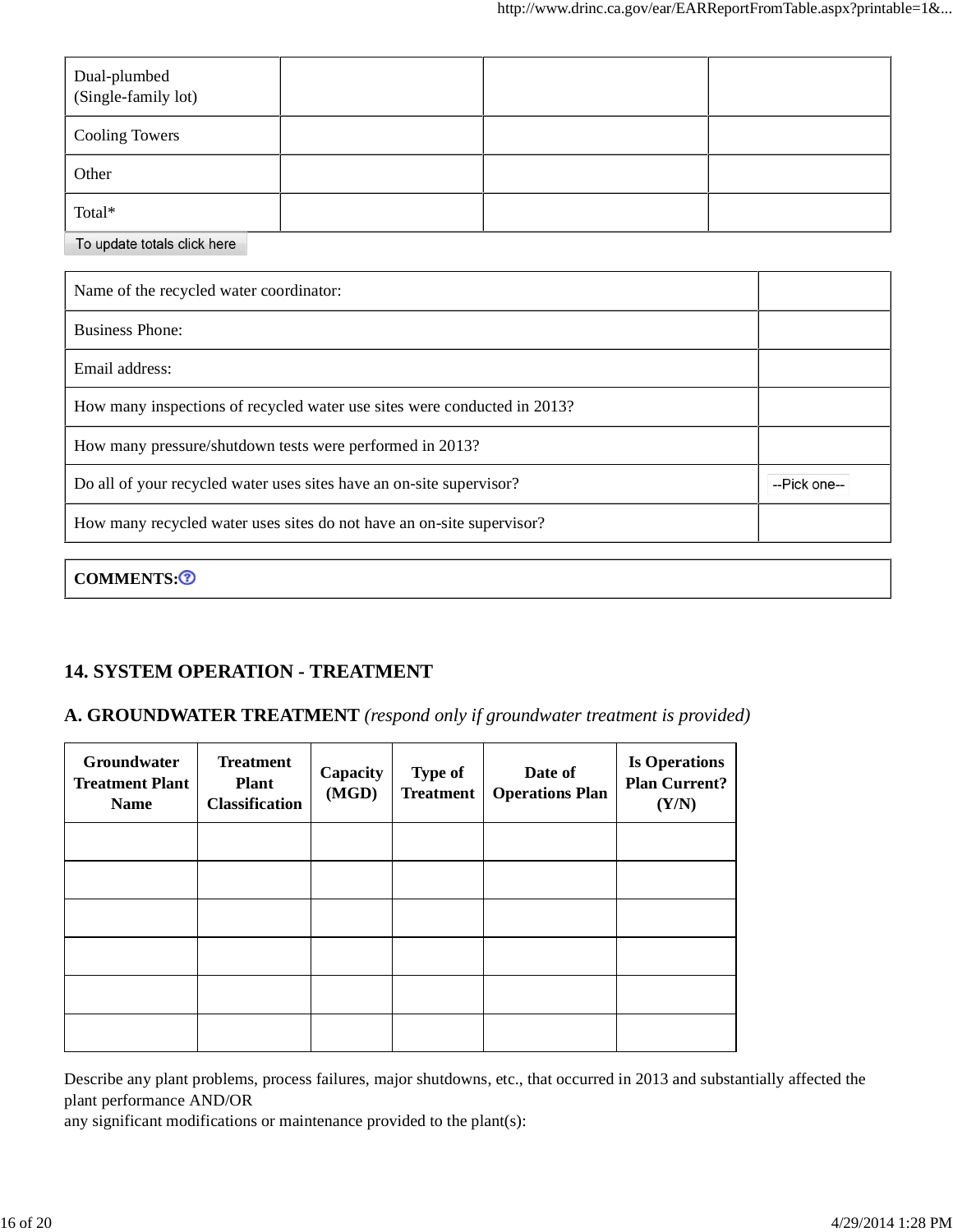#### **B. SURFACE WATER TREATMENT** *(respond only if surface water treatment is provided)*

| <b>Surface water</b><br><b>Treatment Plant</b><br><b>Name</b> | <b>Treatment</b><br><b>Plant</b><br><b>Classification</b> | Capacity<br>(MGD) | <b>Type of</b><br><b>Treatment</b> | Date of<br><b>Operations Plan</b> | <b>Is Operations</b><br><b>Plan Current?</b><br>(Y/N) |
|---------------------------------------------------------------|-----------------------------------------------------------|-------------------|------------------------------------|-----------------------------------|-------------------------------------------------------|
|                                                               |                                                           |                   |                                    |                                   |                                                       |
|                                                               |                                                           |                   |                                    |                                   |                                                       |
|                                                               |                                                           |                   |                                    |                                   |                                                       |
|                                                               |                                                           |                   |                                    |                                   |                                                       |
|                                                               |                                                           |                   |                                    |                                   |                                                       |
|                                                               |                                                           |                   |                                    |                                   |                                                       |

Describe any plant problems, process failures, major shutdowns, etc., that occurred in 2013 and substantially affected the plant performance AND/OR

any significant modifications or maintenance provided to the plant(s):

Date of current Emergency Disinfection Plan (EDP)\*:

*\*As required under Section 64660(c)(2). The EDP may be included in your water system's Emergency Response Plan or Operations Plan. If so, provide the Name and Date of those plans below:.*

Name of Document that includes the Emergency Disinfection Plan:

Date of document that includes the Emergency Disinfection Plan:

Date of last watershed sanitary survey report  $\odot$ :

Date planned to complete next watershed sanitary survey report\*:

*\*As required under Section 64665, each watershed sanitary survey shall be updated at least every 5 years.*

COMMENTS:<sup>3</sup>

### **15. SYSTEM OPERATION – DISTRIBUTION**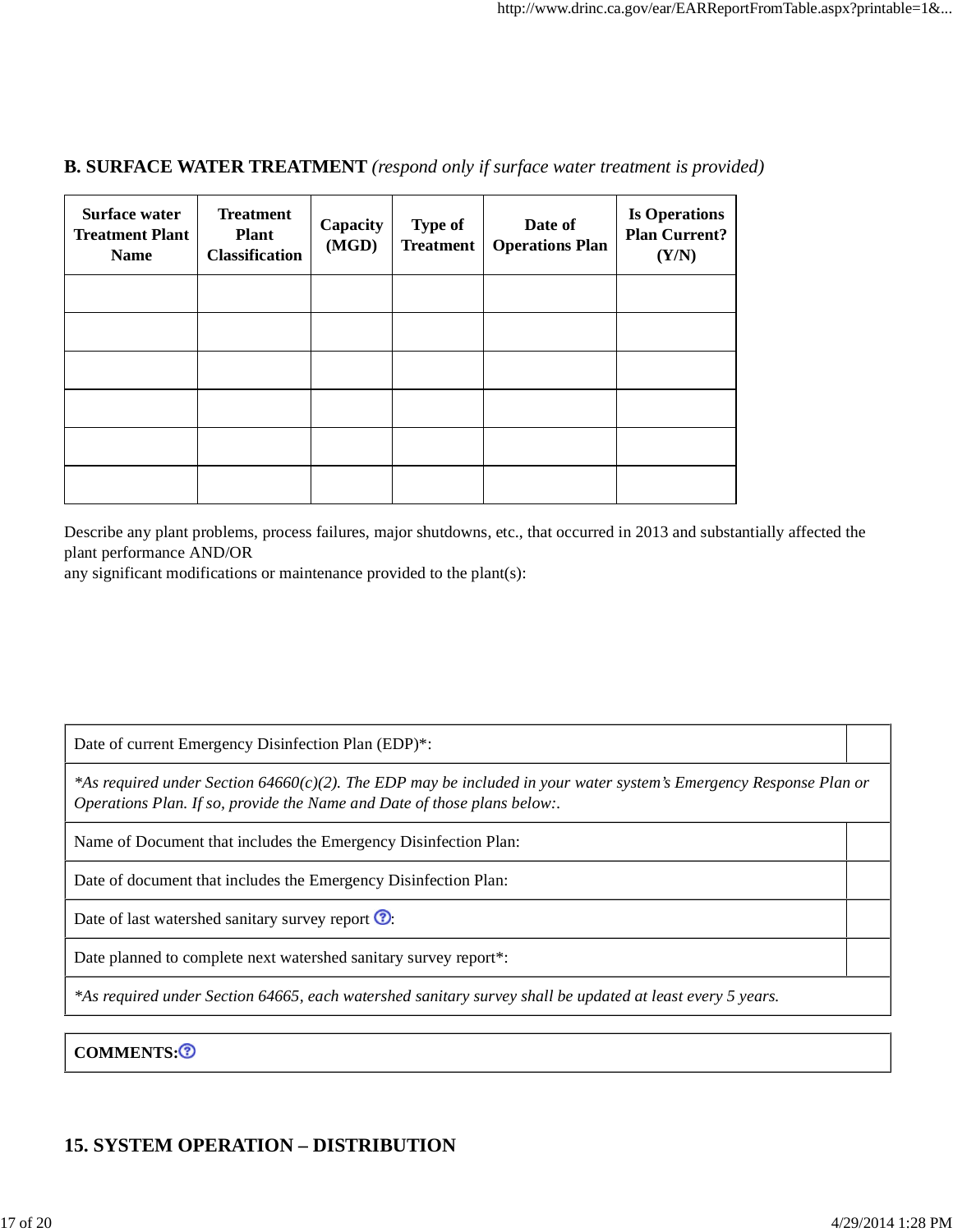## **A. DEAD-END FLUSHING PROGRAM**

| <b>Total No.</b> | No. with        | No. Flushed | <b>Frequency of</b> |
|------------------|-----------------|-------------|---------------------|
| in System        | <b>Blowoffs</b> | in $2013$   | <b>Flushing</b>     |
|                  |                 |             |                     |

## **B. VALVE EXERCISE PROGRAM**

| <b>Size Range of</b><br>Valves | <b>Total No. in System</b> | No. Exercised in 2013 | <b>Frequency of Valve Exercising</b> |
|--------------------------------|----------------------------|-----------------------|--------------------------------------|
|                                |                            |                       |                                      |

### **C. STORAGE TANK/RESERVOIR INSPECTION/CLEANING PROGRAM**

(Do not include pressure tanks)

| Tank name | Capacity<br>(in million<br>gallons, MG) | Year<br>installed | Date of last<br>inspection <sup>?</sup> | Date of last<br>cleaning | Date re-lined<br>or coated |
|-----------|-----------------------------------------|-------------------|-----------------------------------------|--------------------------|----------------------------|
|           |                                         |                   |                                         |                          |                            |
|           |                                         |                   |                                         |                          |                            |
|           |                                         |                   |                                         |                          |                            |
|           |                                         |                   |                                         |                          |                            |
|           |                                         |                   |                                         |                          |                            |
|           |                                         |                   |                                         |                          |                            |

#### **D. SYSTEM PROBLEMS**

| <b>Type of Problem</b>                           | No. of<br><b>Problems</b> | No. of<br><b>Problems</b><br>Investigated | No. of<br><b>Problems</b><br><b>Reported to</b><br><b>CDPH</b> | <b>Brief Description of</b><br><b>Cause and Corrective Action Taken</b> |
|--------------------------------------------------|---------------------------|-------------------------------------------|----------------------------------------------------------------|-------------------------------------------------------------------------|
| <b>Service Connection</b><br><b>Breaks/Leaks</b> |                           |                                           |                                                                |                                                                         |
| Main Breaks/Leaks                                |                           |                                           |                                                                |                                                                         |
| Water Outages <sup><sup>2</sup></sup>            |                           |                                           |                                                                |                                                                         |
| <b>Boil Water Orders</b>                         |                           |                                           |                                                                |                                                                         |
| Total*                                           |                           |                                           |                                                                |                                                                         |
| To update totals click here                      |                           |                                           |                                                                |                                                                         |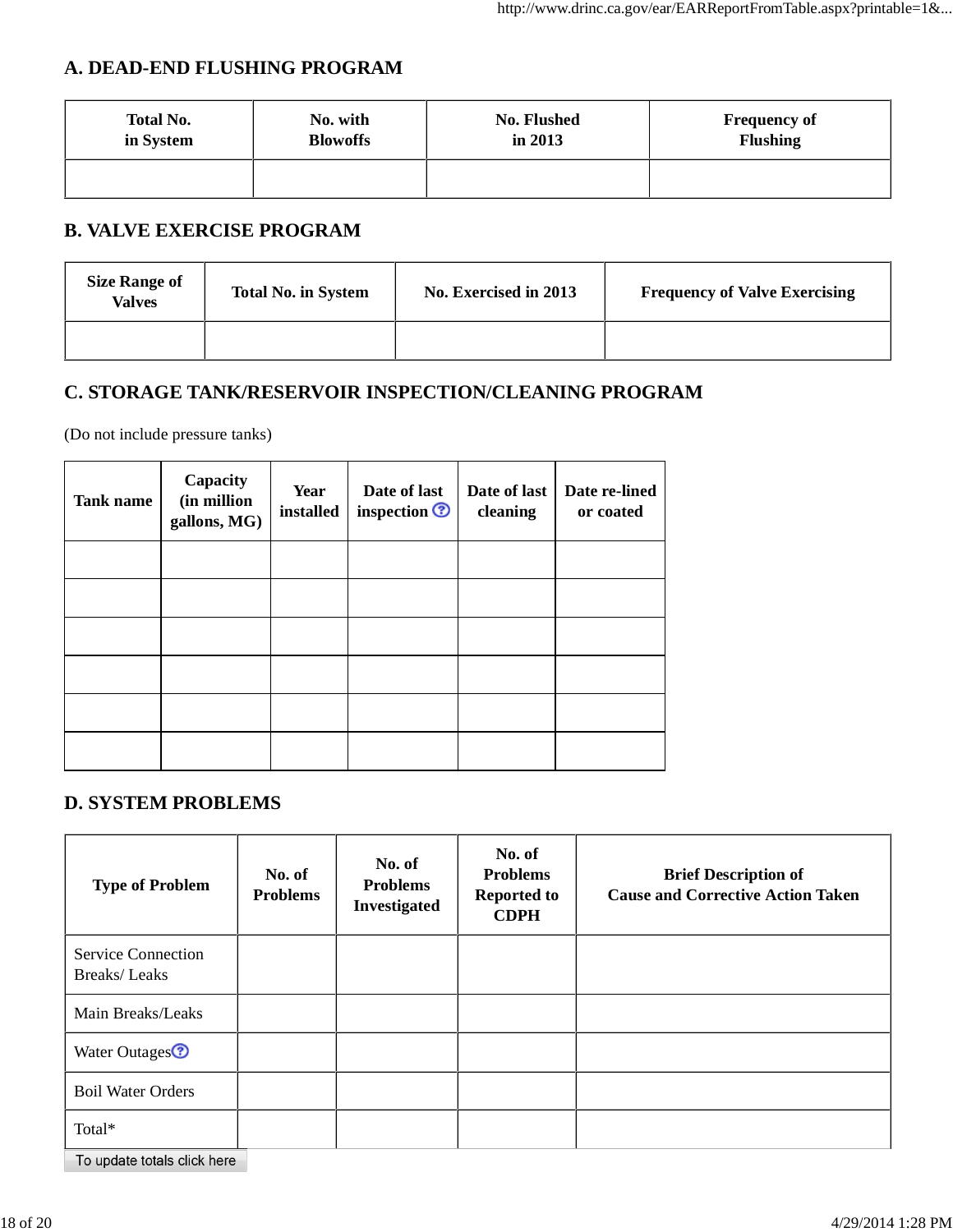#### **16. EMERGENCY PREPAREDNESS AND RESPONSE**

#### **A. EMERGENCY RESPONSE PLANS**

#### **PUBLIC WATER SYSTEMS WITH AT LEAST 3,300 OR MORE PERSONS ARE REQUIRED TO REVIEW AND REVISE THEIR EMERGENCY RESPONSE PLAN TO ENSURE THAT THE PLANS ARE SUFFICIENT TO ADDRESS POSSIBLE DISASTER SCENARIOS.**

| Do you have an Emergency Response Plan (ERP) that addresses the procedures<br>for the restoration of water service for your water system? | --Pick one-- |
|-------------------------------------------------------------------------------------------------------------------------------------------|--------------|
| Date of your current Emergency Response Plan:                                                                                             |              |
| Date ERP was last exercised with a tabletop or other activity:                                                                            |              |

#### **B. AUXILIARY POWER SUPPLY**

| Does your water system have backup power for:                                                                             |              |  |  |  |
|---------------------------------------------------------------------------------------------------------------------------|--------------|--|--|--|
| 1. Sources:                                                                                                               | --Pick one-- |  |  |  |
| 2. Pumping Stations:                                                                                                      | --Pick one-- |  |  |  |
| 3. Water Treatment Plants:                                                                                                | --Pick one-- |  |  |  |
| If your system has backup power, how many times per year is it exercised?                                                 |              |  |  |  |
| Can your system maintain system pressure either by backup power or by storage<br>during power outages of 2 hours or less? | --Pick one-- |  |  |  |
| Is your backup power system automatic or manual start?:                                                                   | --Pick one-- |  |  |  |
|                                                                                                                           |              |  |  |  |

COMMENTS:<sup>3</sup>

### **17. WATER CONSERVATION AND DROUGHT PREPAREDNESS**

| Date of your revised Drought Preparedness Plan, if any:                                                        |              |
|----------------------------------------------------------------------------------------------------------------|--------------|
| If you experienced water shortages in 2013, please estimate the amount of shortfall in millions of<br>gallons: |              |
| Did drought conditions cause you to activate emergency standby wells in 2013?                                  | --Pick one-- |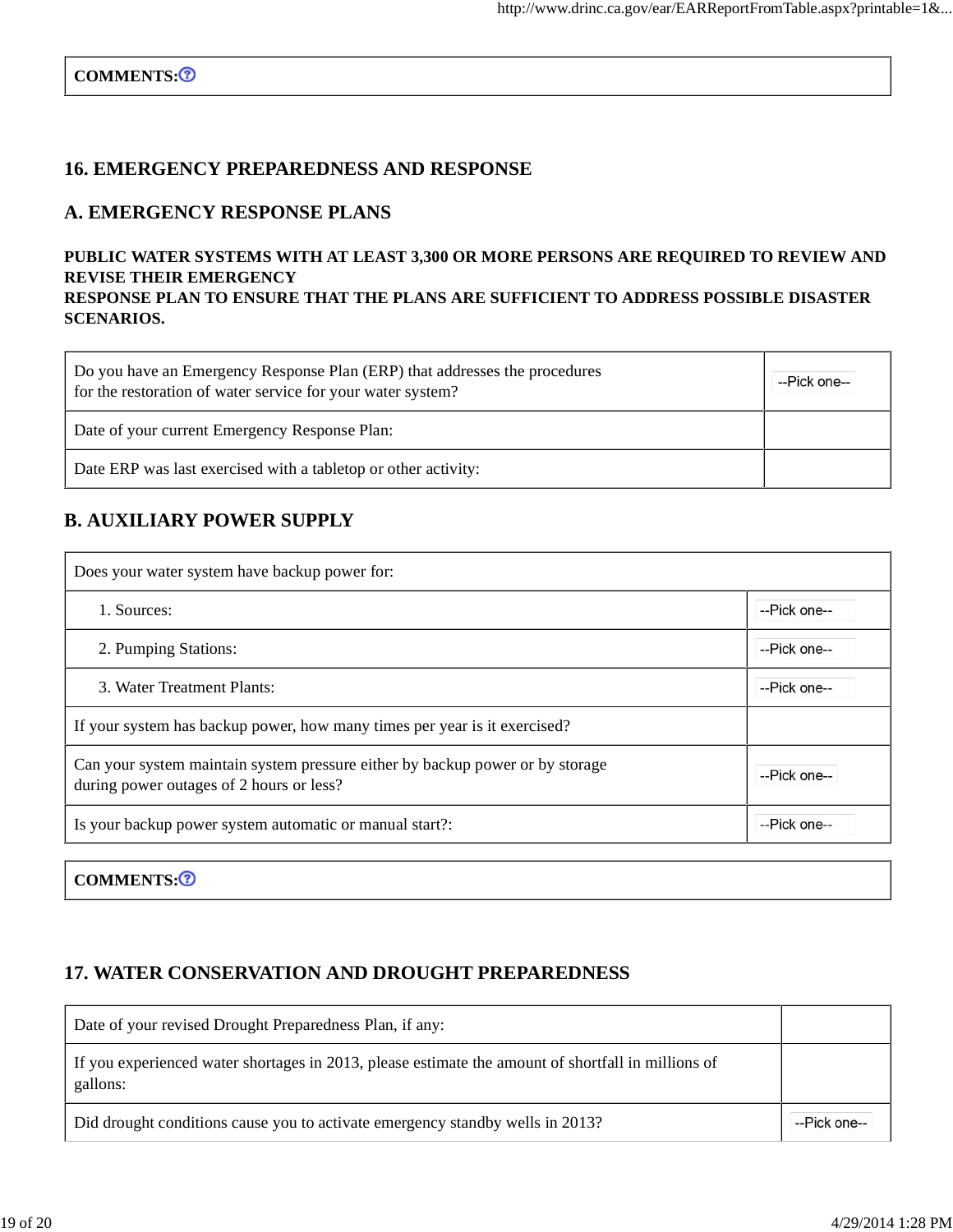| Do you project water shortages in the current calendar year?                                                                                                         |              |
|----------------------------------------------------------------------------------------------------------------------------------------------------------------------|--------------|
| Did you implement NEW water conservation measures in 2013?                                                                                                           | --Pick one-- |
| If you implemented NEW water conservation measures in 2013, please estimate how much water was conserved in<br>millions of gallons:<br>(MG)<br>% reduction in demand |              |
| Do you anticipate having to go to mandatory rationing in the upcoming year?                                                                                          | --Pick one-- |
| Are your water sources metered?                                                                                                                                      | --Pick one-- |
| Do you routinely monitor the <i>static</i> water levels in your wells?                                                                                               |              |
| Do you routinely monitor the <i>pumping</i> water levels in your wells?                                                                                              |              |
| Are these levels recovering, declining or steady?:                                                                                                                   | --Pick one-- |

Please list any other long term actions you are considering or planning:

| $-$ | <b>COMMENTS:</b> |  |
|-----|------------------|--|
|-----|------------------|--|

**Disclosure: Be advised that Section 116725 and 116730 of the California Health and Safety Code states that any person who knowingly makes any false statement on any report or document submitted for the purpose of compliance may be liable for a civil penalty not to exceed five thousand dollars (\$5,000) for each separate violations for each day that the violation continues. In addition, the violators may be prosecuted in criminal court and upon conviction, be punished by a fine of not more than \$25,000 for each day of violation, or be imprisoned in county jail not to exceed one year, or both the fine and imprisonment.**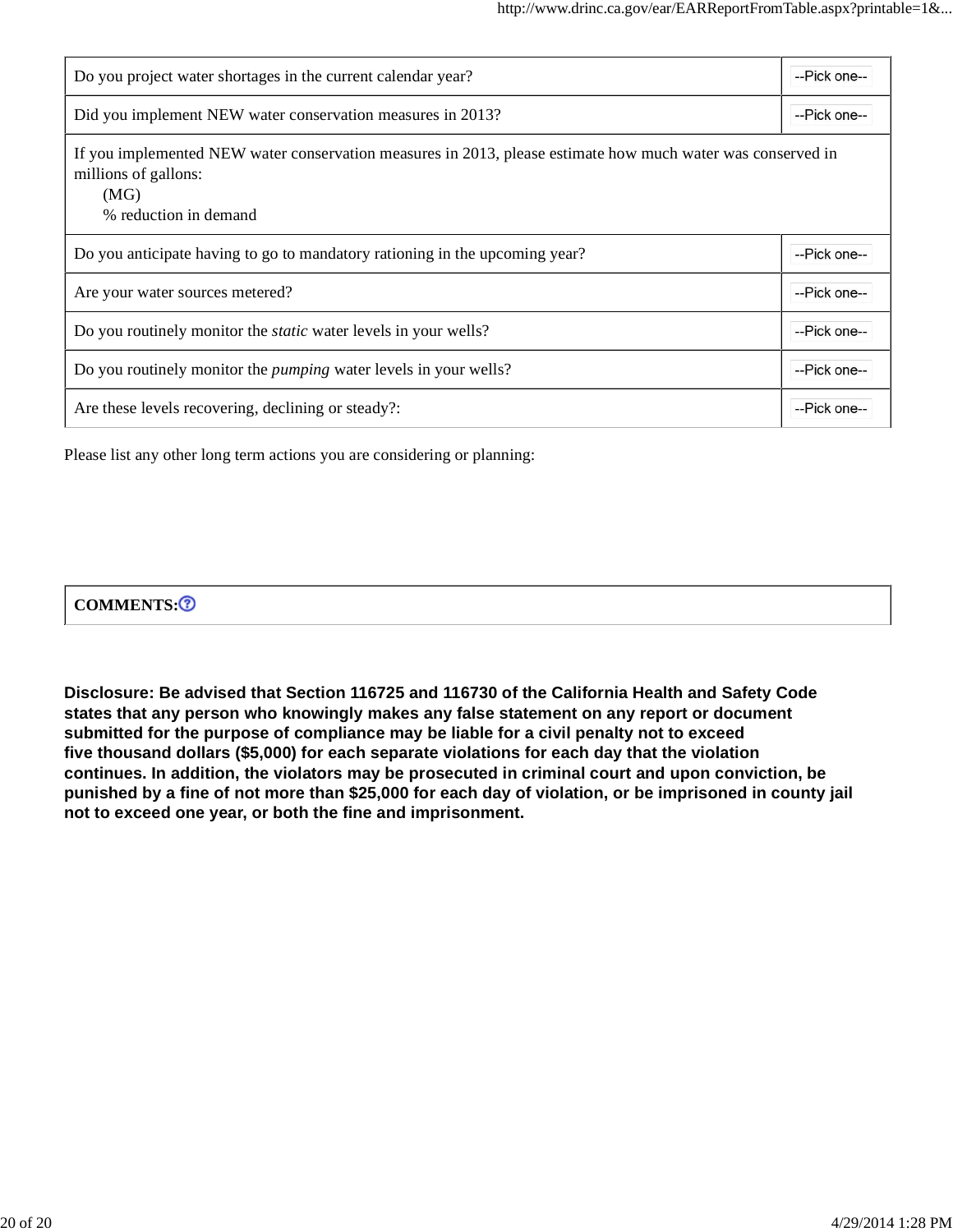# DRAFT SMALL SYSTEM Drought Management Plan Flowchart

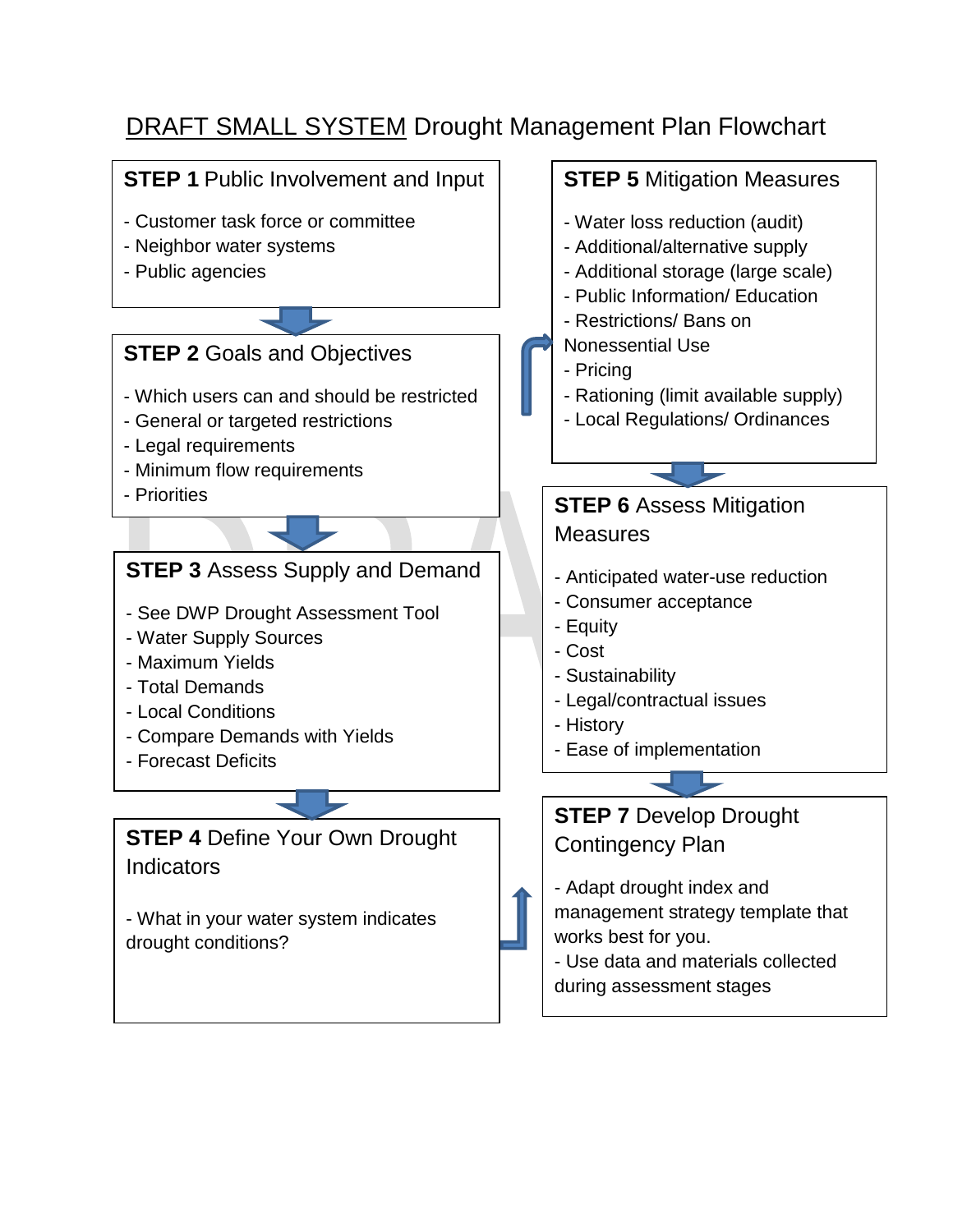## **Small Water System**

# **Drought Management Planning Checklist and Assessment Tool**

**(NOTE: WHERE NECESSARY, ATTACH ADDITIONAL SHEETS REFERENCED BY ITEM NUMBER)**

**This is a Drought Management Planning Checklist and Assessment Tool for Public Water Systems serving less than 200 service connections to gather key information to assess their situation and to help plan a drought contingency plan.**

| Public Water System Name: 2008. [19] Public Water System Name:                                              |
|-------------------------------------------------------------------------------------------------------------|
|                                                                                                             |
|                                                                                                             |
|                                                                                                             |
|                                                                                                             |
| <b>STEP 1 Public Involvement and Input</b>                                                                  |
| • Have you involved your customers and community?<br>Do you have a customer education and outreach program? |
| <b>STEP 2 Goals and Objectives</b>                                                                          |
| What are your goals and objectives for drought impacts?                                                     |
|                                                                                                             |
|                                                                                                             |
|                                                                                                             |
|                                                                                                             |

### **STEP 3 Assess Supply and Demand**

**1. Sources** *(A description, including locations and yields, of the ground and surface water* **2.**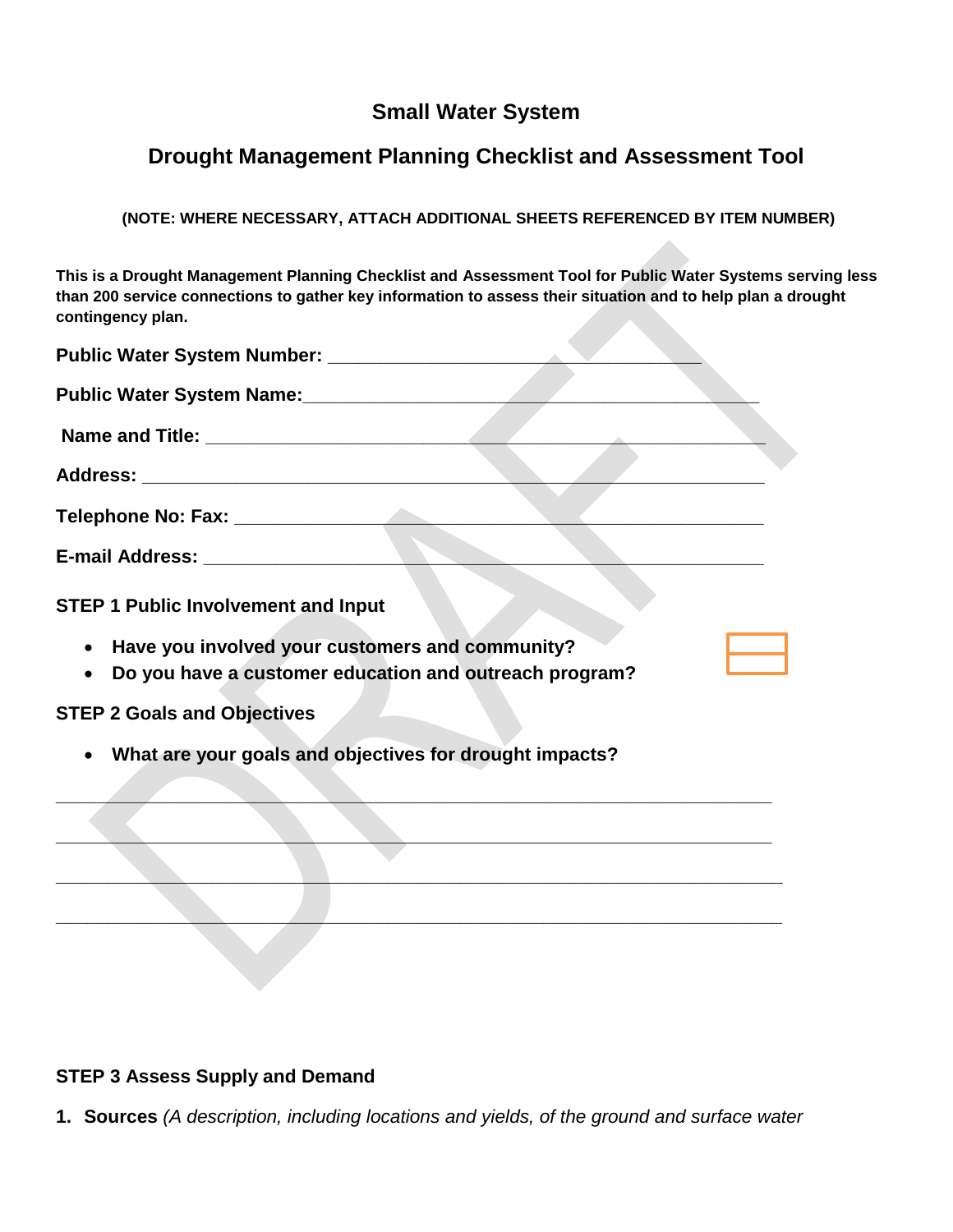*sources used by the facility; also list service connections with public water supply agencies.)*  **Surface Water:** (Stream, pond, etc.)

| 3011a<br>Name                              | Location | Safe Yield (gpd) | <b>Current Yield</b><br>(gpd) |
|--------------------------------------------|----------|------------------|-------------------------------|
|                                            |          |                  |                               |
|                                            |          |                  |                               |
| Ground Water: (well, quarry, spring, etc.) |          |                  |                               |
| Name                                       | Location | Safe Yield (gpd) | <b>Current Yield</b><br>(gpd) |
|                                            |          |                  |                               |
|                                            |          |                  |                               |
|                                            |          |                  |                               |
|                                            |          |                  |                               |
| <b>Purchased Water Connections:</b>        |          |                  |                               |
| Name                                       | Location | Safe Yield (gpd) | <b>Current Yield</b><br>(gpd) |
|                                            |          |                  |                               |
|                                            |          |                  |                               |

**2.** *Identification of alternative sources of water if source safe yields drop below system demands. Describe effects on existing permit conditions (if any).* 

### **Alternative Source:**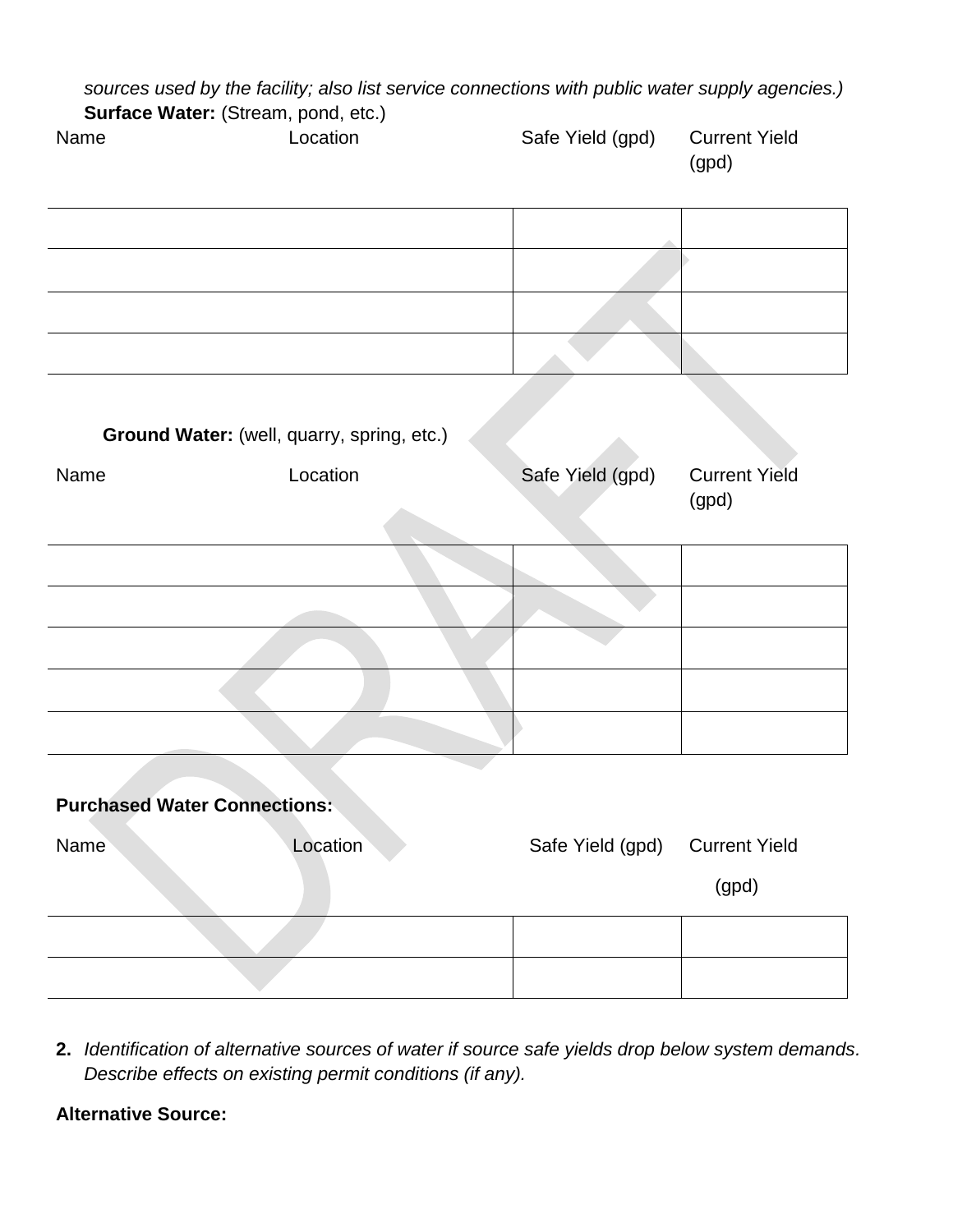Permit Conditions:

## **Alternative Source:**

Permit Conditions:

## **Alternative Source:**

Permit Conditions:

**3.** Previous Monthly Average System Demands and Production

| Month     | <b>Demands</b> | Production | Surplus/(Deficit) |
|-----------|----------------|------------|-------------------|
|           | (gpd)          | (gpd)      |                   |
| January   |                |            |                   |
| February  |                |            |                   |
| March     |                |            |                   |
| April     |                |            |                   |
| May       |                |            |                   |
| June      |                |            |                   |
| July      |                |            |                   |
| August    |                |            |                   |
| September |                |            |                   |
| October   |                |            |                   |
| November  |                |            |                   |
| December  |                |            |                   |

**4.** Projected Monthly Average System Demands and Production

| <b>Month</b> | <b>Demands</b><br>(gpd | Production<br>(gpd) | Surplus/(Deficit) |
|--------------|------------------------|---------------------|-------------------|
| January      |                        |                     |                   |
| February     |                        |                     |                   |
| March        |                        |                     |                   |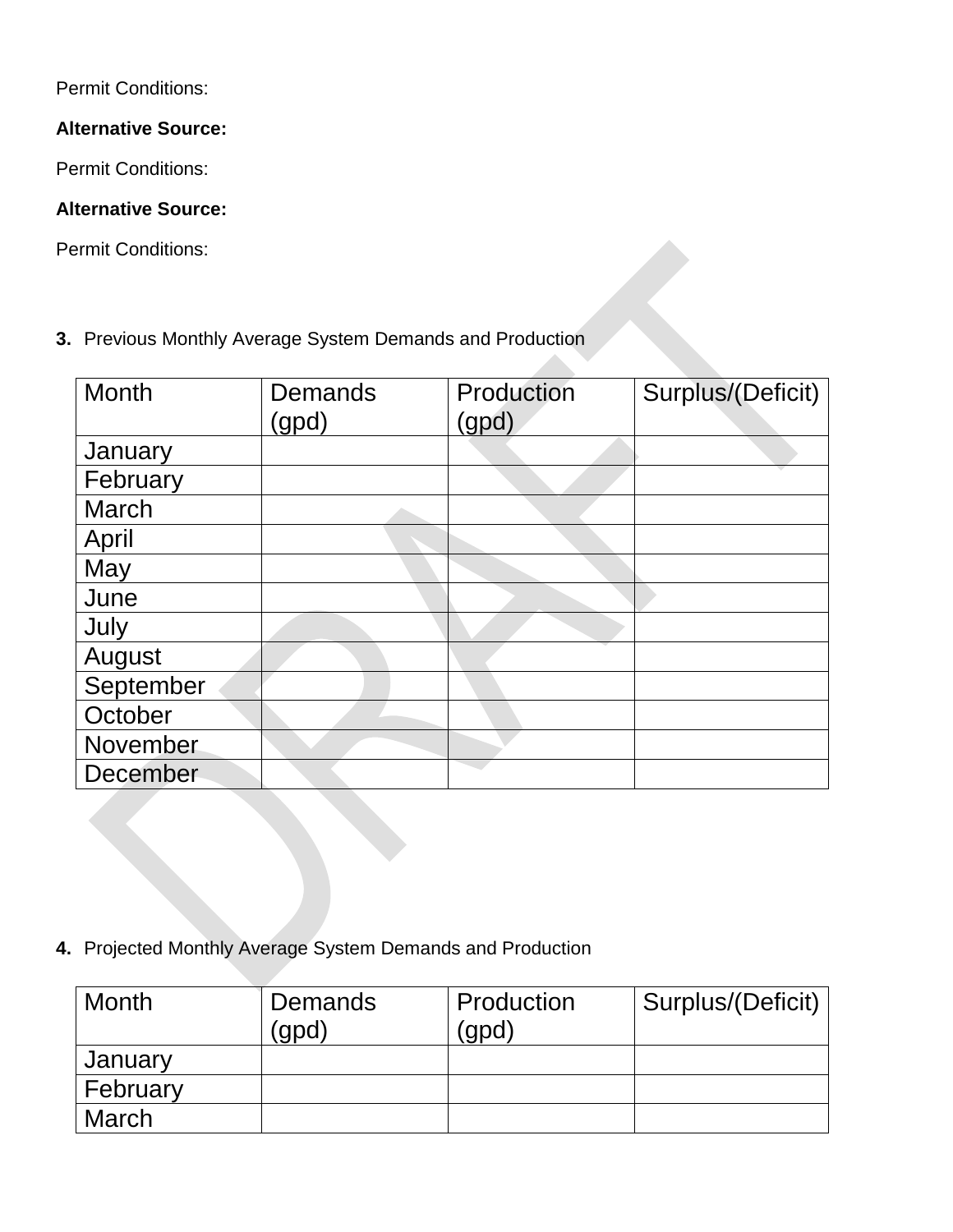| April                                    |  |  |  |
|------------------------------------------|--|--|--|
| May                                      |  |  |  |
| June                                     |  |  |  |
| July                                     |  |  |  |
| August                                   |  |  |  |
| September                                |  |  |  |
| October                                  |  |  |  |
| November                                 |  |  |  |
| December                                 |  |  |  |
| Previous Peak Day Demands and Production |  |  |  |

| Previous Peak Day Demands and Production |                  |                     |                   |
|------------------------------------------|------------------|---------------------|-------------------|
| Month                                    | Demands<br>(gpd) | Production<br>(gpd) | Surplus/(Deficit) |
| January                                  |                  |                     |                   |
| February                                 |                  |                     |                   |
| <b>March</b>                             |                  |                     |                   |
| April                                    |                  |                     |                   |
| May                                      |                  |                     |                   |
| June                                     |                  |                     |                   |
| July                                     |                  |                     |                   |
| August                                   |                  |                     |                   |
| September                                |                  |                     |                   |
| October                                  |                  |                     |                   |
| November                                 |                  |                     |                   |
| December                                 |                  |                     |                   |

**6.** Projected Peak Day Demands and Production

| Month    | <b>Demands</b><br>gpd | Production<br>(gpd) | Surplus/(Deficit) |
|----------|-----------------------|---------------------|-------------------|
| January  |                       |                     |                   |
| February |                       |                     |                   |
| March    |                       |                     |                   |
| April    |                       |                     |                   |
| May      |                       |                     |                   |
| June     |                       |                     |                   |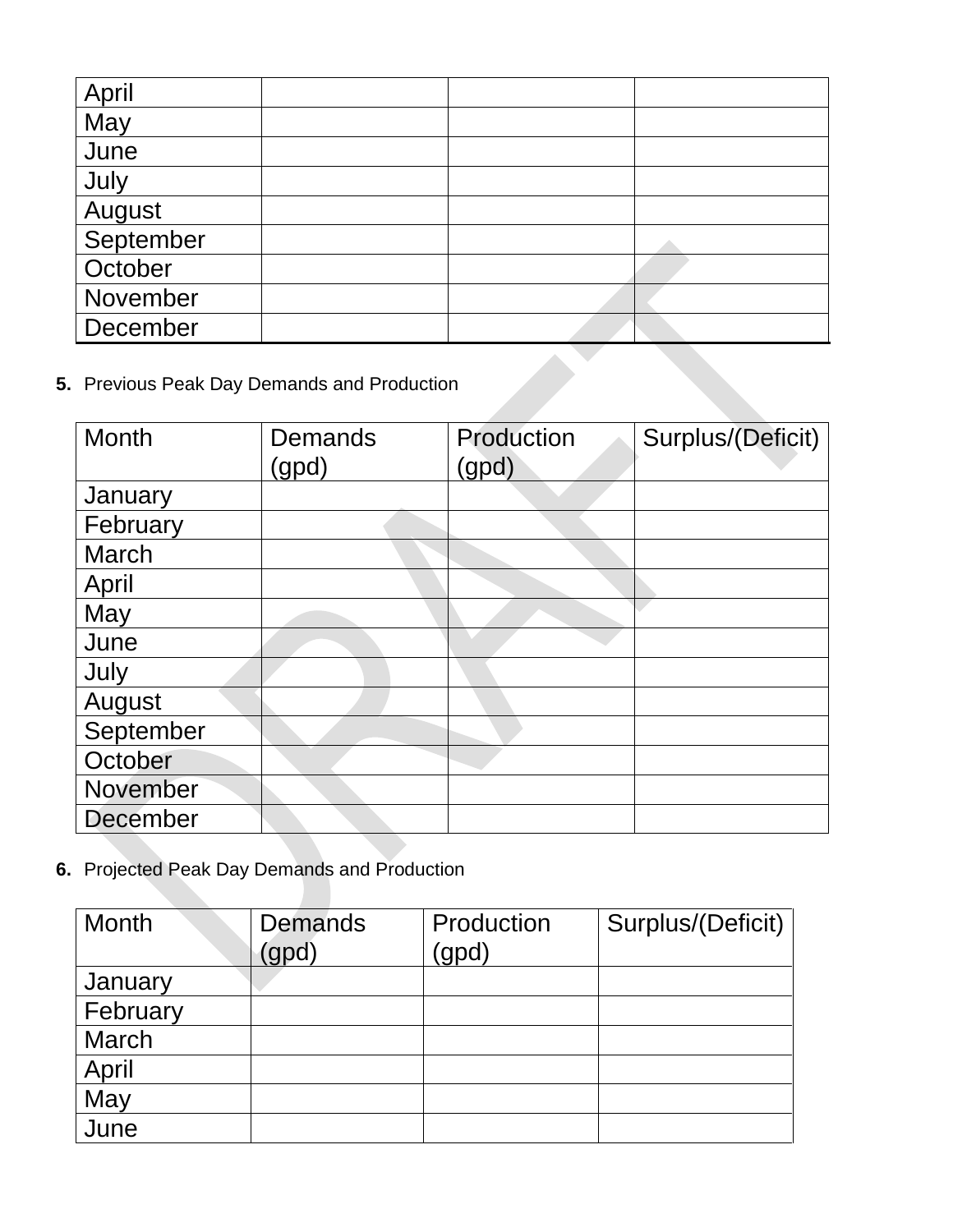| July      |  |  |
|-----------|--|--|
| August    |  |  |
| September |  |  |
| October   |  |  |
| November  |  |  |
| December  |  |  |

### **STEP 4 Description of what indicates drought conditions for your system.**

 $\overline{\phantom{a}}$  ,  $\overline{\phantom{a}}$  ,  $\overline{\phantom{a}}$  ,  $\overline{\phantom{a}}$  ,  $\overline{\phantom{a}}$  ,  $\overline{\phantom{a}}$  ,  $\overline{\phantom{a}}$  ,  $\overline{\phantom{a}}$  ,  $\overline{\phantom{a}}$  ,  $\overline{\phantom{a}}$  ,  $\overline{\phantom{a}}$  ,  $\overline{\phantom{a}}$  ,  $\overline{\phantom{a}}$  ,  $\overline{\phantom{a}}$  ,  $\overline{\phantom{a}}$  ,  $\overline{\phantom{a}}$ 

 $\overline{\phantom{a}}$  , and the contract of the contract of the contract of the contract of the contract of the contract of the contract of the contract of the contract of the contract of the contract of the contract of the contrac

 $\mathcal{L} = \{ \mathcal{L} \mid \mathcal{L} \text{ and } \mathcal{L} \text{ and } \mathcal{L} \text{ and } \mathcal{L} \text{ and } \mathcal{L} \text{ and } \mathcal{L} \text{ and } \mathcal{L} \text{ and } \mathcal{L} \text{ and } \mathcal{L} \text{ and } \mathcal{L} \text{ and } \mathcal{L} \text{ and } \mathcal{L} \text{ and } \mathcal{L} \text{ and } \mathcal{L} \text{ and } \mathcal{L} \text{ and } \mathcal{L} \text{ and } \mathcal{L} \text{ and } \mathcal{L} \text{ and } \mathcal{L$ 

# **STEP 5 Mitigation Measures**

**1.** A description of recycling and conservation measures previously undertaken to conserve water and other potential recycling and conservation measures that the facility has the ability to implement under emergency conditions.

**2.** Does the water system have rules and ordinances in place to implement and enforce mandatory conservation or rationing if needed? Please list:

**3.** Are all sources metered? If not which source need meters?